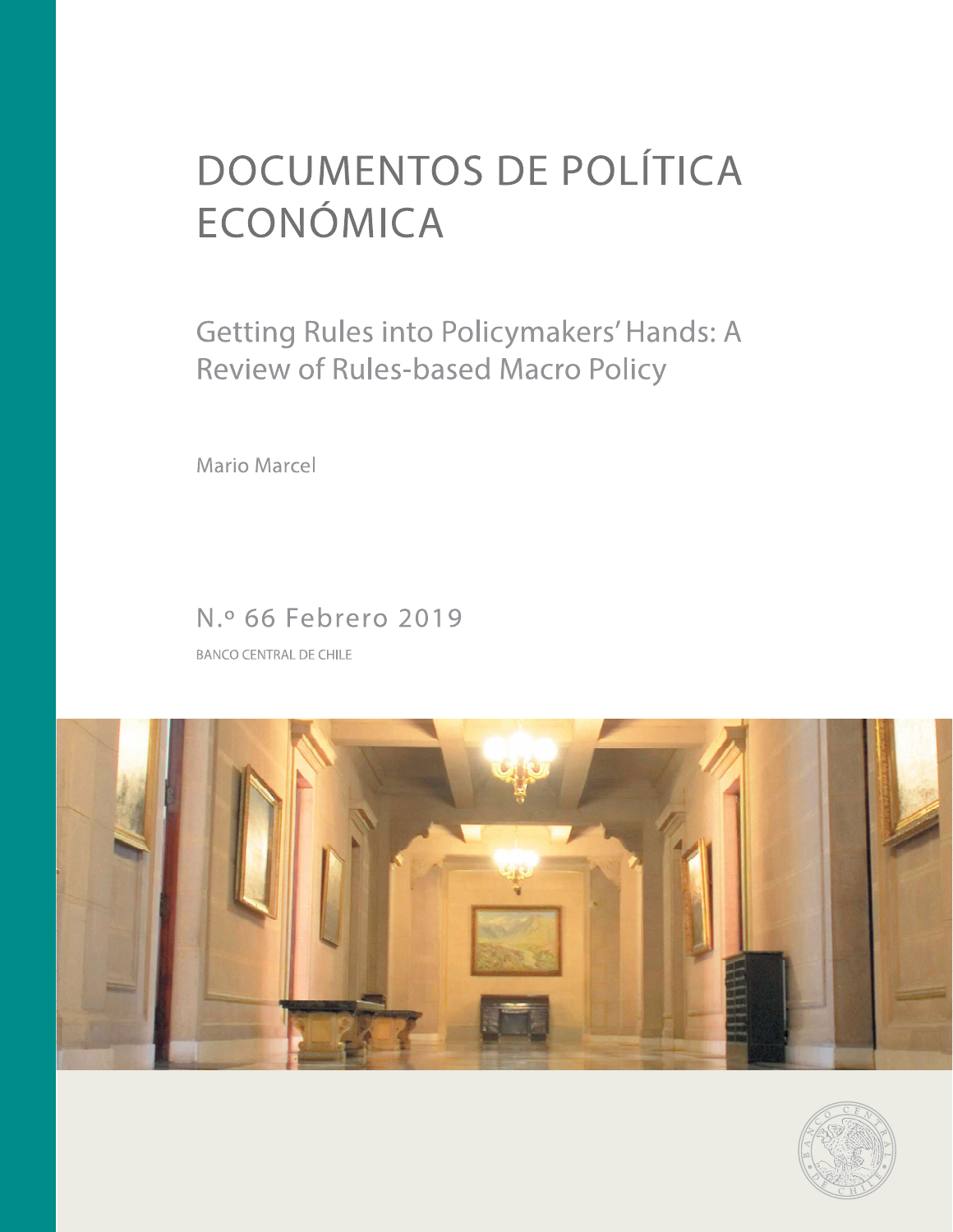

s autoridades de la institución sobre la economía chilena y la conducción de la política monetaria. Esta Serie es una instancia de difusión y discusión de tópicos relevantes para los objetivos y el accionar del Banco Central, dirigida a un público más amplio que el de los especialistas.

The Series of Economic Policy Papers of the Central Bank of Chile presents views and analyses of the Chilean economy and the conduct of monetary policy prepared by Bank authorities. This series, aimed at the general public, disseminates and discusses topics that are relevant to the goals and operations of the Central Bank.

> Economic Policy Papers of the Central Bank of Chile ISSN 0717-7151 Política Económica del Banco Central de Chile<br>Policy Papers of the Central Bank of Chile<br>ISSN 0717-7151<br>Agustinas 1180, Santiago, Chile<br>: +56 2 26702475 – Fax: +56 2 26702331 Política Económica del Banco Central de Chile<br>Policy Papers of the Central Bank of Chile<br>ISSN 0717-7151<br>Agustinas 1180, Santiago, Chile<br>+56 2 26702475 - Fax: +56 2 26702331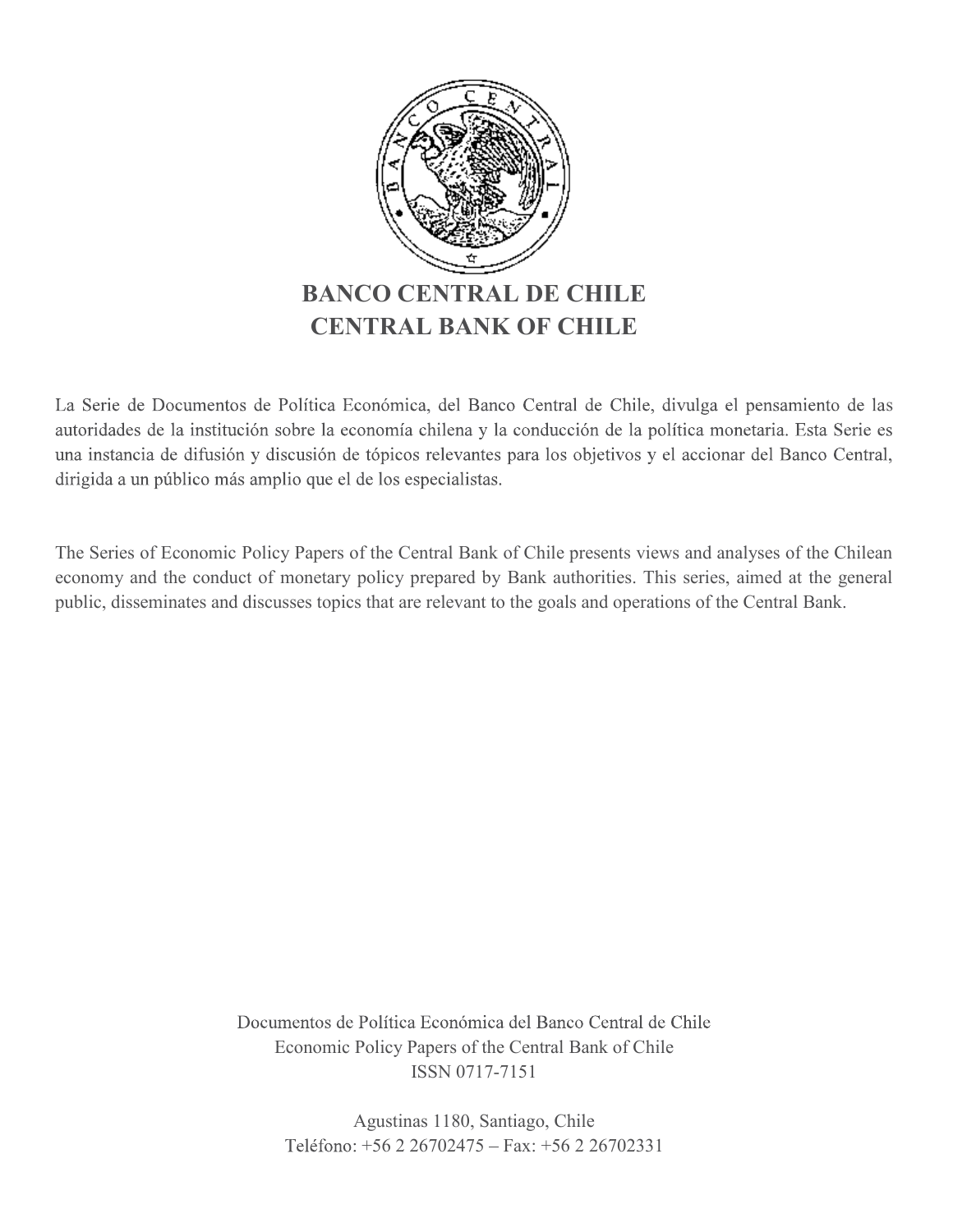# **Getting Rules into Policymakers' Hands: A Review of Rules-based Macro Policy**

#### **Mario Marcel** *Governor Central Bank of Chile*

February 2019

#### **Abstract**

There is a long-running debate among economists as to whether macroeconomic policy decisions should follow pre-defined rules or be left to the discretion of benevolent and informed policymakers. This article explains the reasons and risks behind the growing popularity of the former, focusing on monetary and fiscal policy. The article then proposes a framework to decompose policy rules so as to understand the diversity of options in rule design. With the support of this framework, we compare the performance of monetary and fiscal policy rules, suggesting that the apparent weaknesses of the latter may be explained by specific design choices and the supporting institutional framework. These weaknesses can be addressed in designing and strengthening such rules over time.

#### **Resumen**

Existe un debate de largo aliento entre los economistas sobre si las decisiones de política macroeconómica deben seguir reglas predefinidas o quedar a la discreción de autoridades benevolentes y bien informadas. Este artículo explica las razones y los riesgos detrás de la creciente popularidad de seguir reglas predefinidas, centrándose en la política monetaria y fiscal. El artículo luego propone un marco para descomponer las reglas de política con el fin de entender la diversidad de opciones en el diseño de las reglas. Apoyándose en este marco, se compara el desempeño de las reglas de política monetaria y fiscal, sugiriendo que la aparente debilidad de esta última se puede explicar por elecciones específicas de diseño y el marco institucional. Estas debilidades pueden abordarse en la formulación y fortalecimiento de dichas reglas a lo largo del tiempo.

 $\overline{a}$ 

<sup>\*</sup> I thank the valuable assistance of Carlos Medel in preparing this article as well as comments and suggestions to Sofía Bauducco and Miguel Fuentes, and Consuelo Edwards for editing help. I also thank Charles Goodhart, Emily Jones, Ricardo Reis, Silvana Tenreyro and seminar participants at the *Blavatnik School of Government* at the University of Oxford and the London School of Economics and Political Science for comments. All errors and omissions remain as my own responsibility. Email: [mmarcel@bcentral.cl.](mailto:mmarcel@bcentral.cl)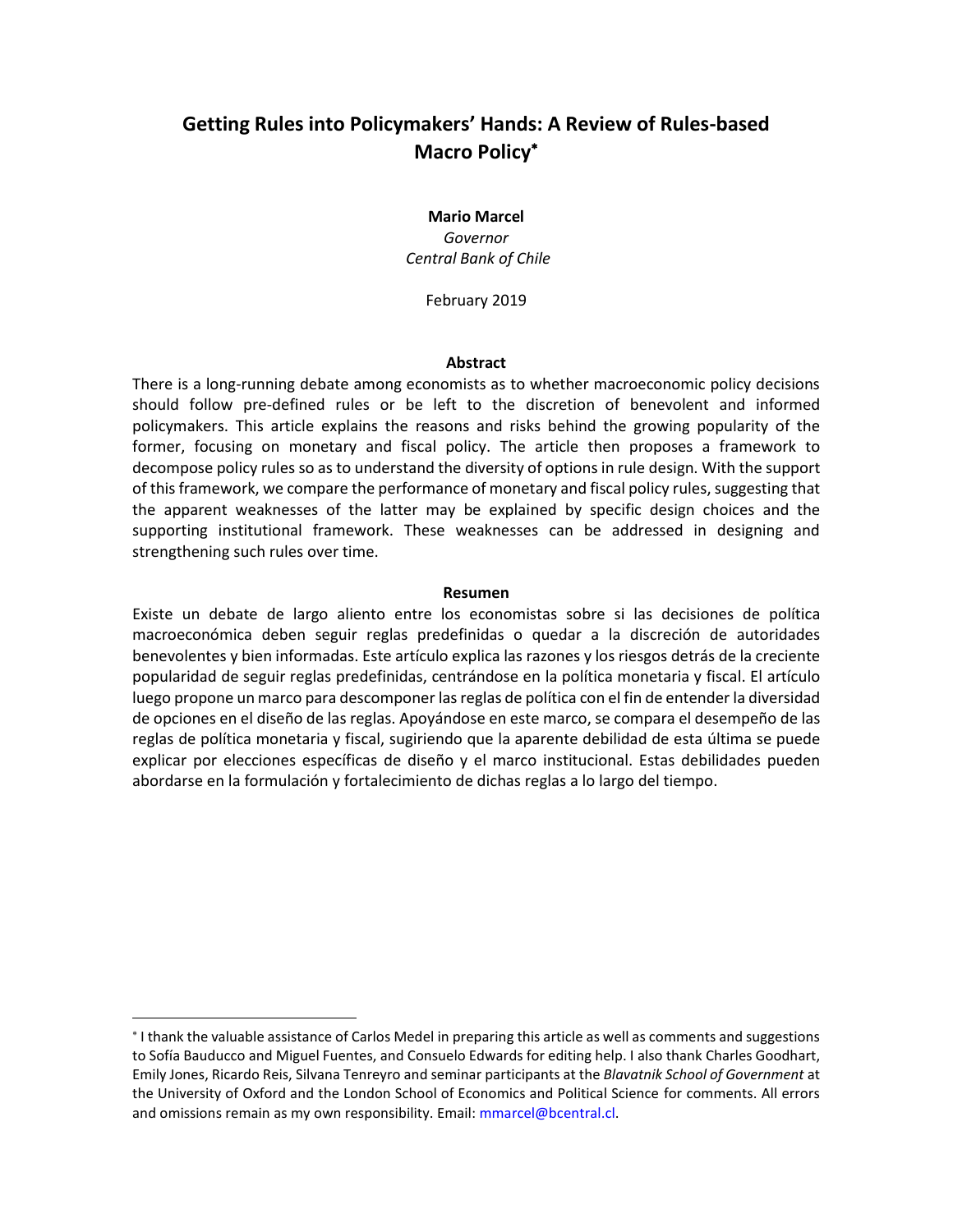## **I. Introduction**

While there is a vast literature analyzing the causes, effects, design choices and institutional setting of monetary and fiscal policy rules and some have underscored the relationship between both in actual experience, it is not common to look at them in a comparative fashion. In our view, this is an exercise worth pursuing given the common conceptual origin and motivation of both types of rules.

Such motivation is the long-running debate among economists as to whether macroeconomic policy decisions should follow pre-defined rules or be left to the discretion of benevolent and informed policymakers. This article explains the reasons and risks behind the growing popularity of policy rules, especially with monetary and fiscal policy.

The article then proposes a framework to decompose policy rules so as to understand the diversity of options open in rule design. With the support of this framework, we compare the performance of monetary and fiscal policy rules, suggesting that the apparent weaknesses of the latter may be explained by specific design choices and the supporting institutional framework. Such weaknesses can be addressed in designing and strengthening such rules over time.

Being a policy paper, the article is not aimed at providing a full account of policy rules, a recipe book for optimal rule design. Rather, its aim is to help understand why rules are adopted and some perspective on how to improve them over time. In dealing with that, we touch upon some of the political dimensions of policy rules.

# **II. Rules** *vs* **discretion**

The 1970s was a rich decade for economic thinking. In a relatively short time span, economists reckoned that economic agents were intelligent, *rational,* and could not be fooled indefinitely. If economic policy shapes agents' expectations, of which economic outcomes depend crucially, the design of such policy needs to take into account how it affects expectations in order to understand its true effects.

Discretionary policy that reacts to current economic conditions, instituted by a well-informed benevolent policymaker, may seem a good idea at the time it is implemented, but may deliver undesired outcomes if agents respond in an undesired way. Such responses crucially depend on agents' expectations which may change over time, partly by internalizing policy response functions.

These limitations become more acute as discretionality in macro policymaking may open the door for distinct government failures addressed in the literature, notably the use of inflation as tax mechanism, a "deficit bias" in fiscal decisions, and time inconsistency in general.

Several highly influential papers formalized these concepts, of which probably Lucas (1972, 1976) and Kydland and Prescott (1977) are the most renowned examples. Although seemingly simple, their ideas deeply changed economic policymaking.

# **III. Monetary policy rules**

When the first papers on rational expectations appeared, the natural example to which they referred was monetary policy.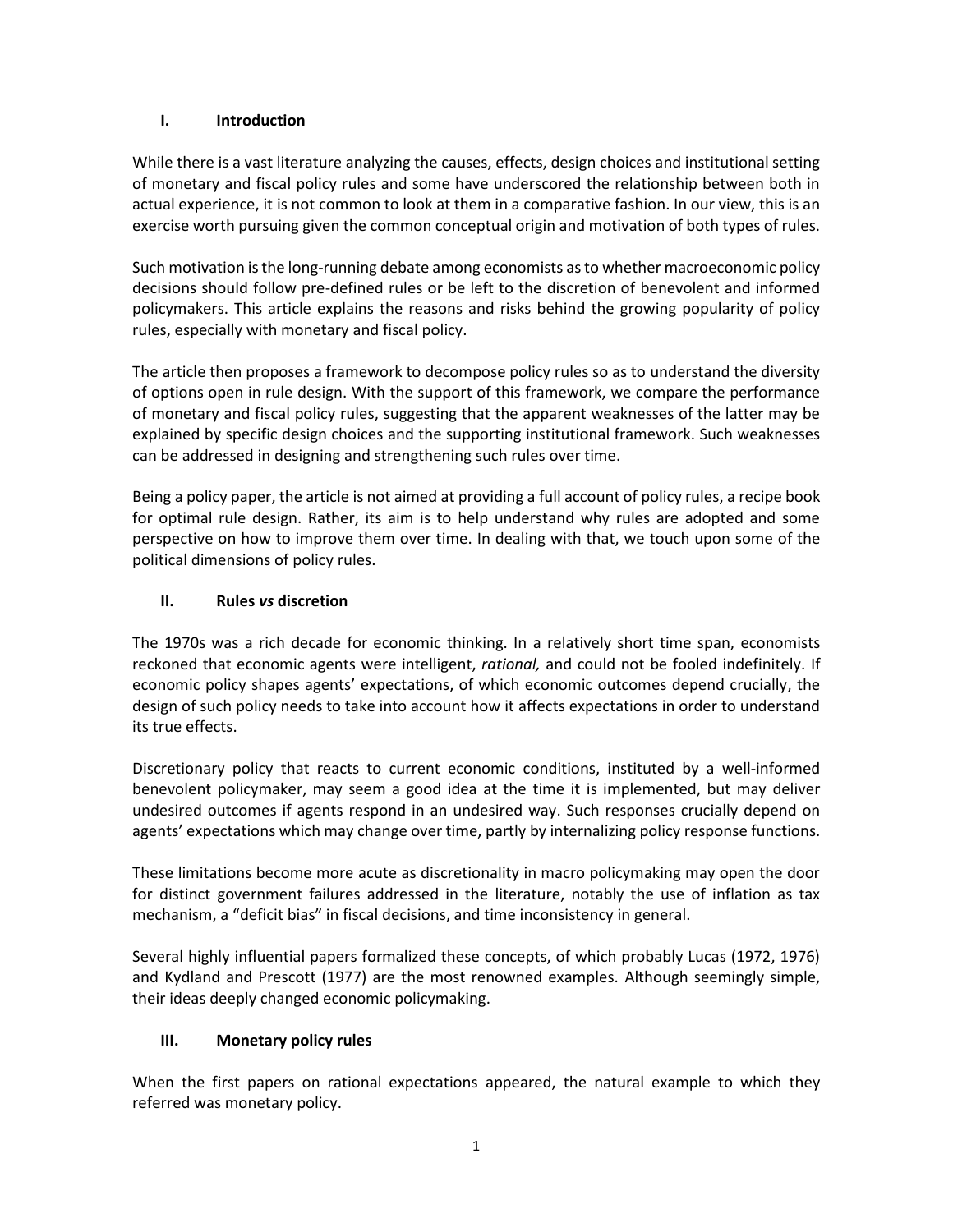A strong postulate of Keynesian economics was that there existed a stable negative relation between inflation and unemployment (Clarida, Galí, and Gertler, 1999). The so-called "Phillips Curve" seemed to represent well the historical data for the UK, suggesting that the Central Bank could choose the level of unemployment it would feel comfortable tolerating by adjusting the rate of inflation by creating money. Friedman challenged this idea by stating that it could hold only in the short run (Friedman, 1968). Over the longer run, he said, inflation and unemployment would necessarily become independent from each other. The coexistence of high inflation and high unemployment in the 1970s seemed to confirm this view.

The idea that more money boosts aggregate demand, and this leads firms to increase production and employment, may work in a world of fixed prices; but, if prices are not fixed indefinitely, agents in the economy will eventually figure out that the Central Bank is printing more money and will adjust prices accordingly. Attempts at lowering unemployment by raising inflation may last only until agents internalize higher inflation into their price-setting decisions.

As *expectations* about inflation change, more money no longer buys more goods, and the relation between inflation and unemployment weakens substantially. Rational agents understand what the Central Bank is doing and cannot be fooled forever. Kydland and Prescott (1977) showed that merely announcing low inflation may not be effective if an opportunistic central bank aims at surprising agents. An alternative was to set a credible, strong rule, tying the hands of policymakers.

Eventually, a new vision arose that considered prices to be somewhat sticky in the short run, and fully flexible in the longer run. Monetary policy took a central role as a short-run stabilization tool. Agents were rational and discretionary policy was suboptimal. While optimal policy is often not credible, and is always very difficult to communicate, rules usually come as a proxy, with the advantage of being easier to communicate and implement, as long as they remain credible. In the final analysis, a simple, second-best, rule that consistently aligns the response of economic agents, may be more effective that a complex first-best that depends on too many assumptions about agents' behavior.

In the last 30 years or so, many central banks around the globe have adopted what have been called *inflation targeting* regimes. This is one in which price stability is set as the main goal of monetary policy, so much so that there is an explicit numerical target for the inflation rate (which could be a range, a point target, or both). This is a *rule* of the aforementioned type. 1

Under this regime the conduct of monetary policy is completely oriented to the achievement of the inflation target. This is generally done by adjusting a short-term policy interest rate so as to deliver the right pressures for inflation to reach its target. The Phillips curve fits this scheme by calibrating the size of the output gap that will drive inflation to the target. Inflation targeting provides a reliable nominal anchor to the economy relying on agents' expectations.

At the beginning of the current decade, some 27 countries had fully adopted an inflation targeting regime, of which nine were industrialized and 18 emerging and developing (Figures 1 and 2). If

 $\overline{a}$ 

<sup>1</sup> See section V for a definition of a policy rule and its structure. See also Box 1 for a discussion on the *Taylor rule* for monetary policy, that adds a specific reaction function to guide policy makers.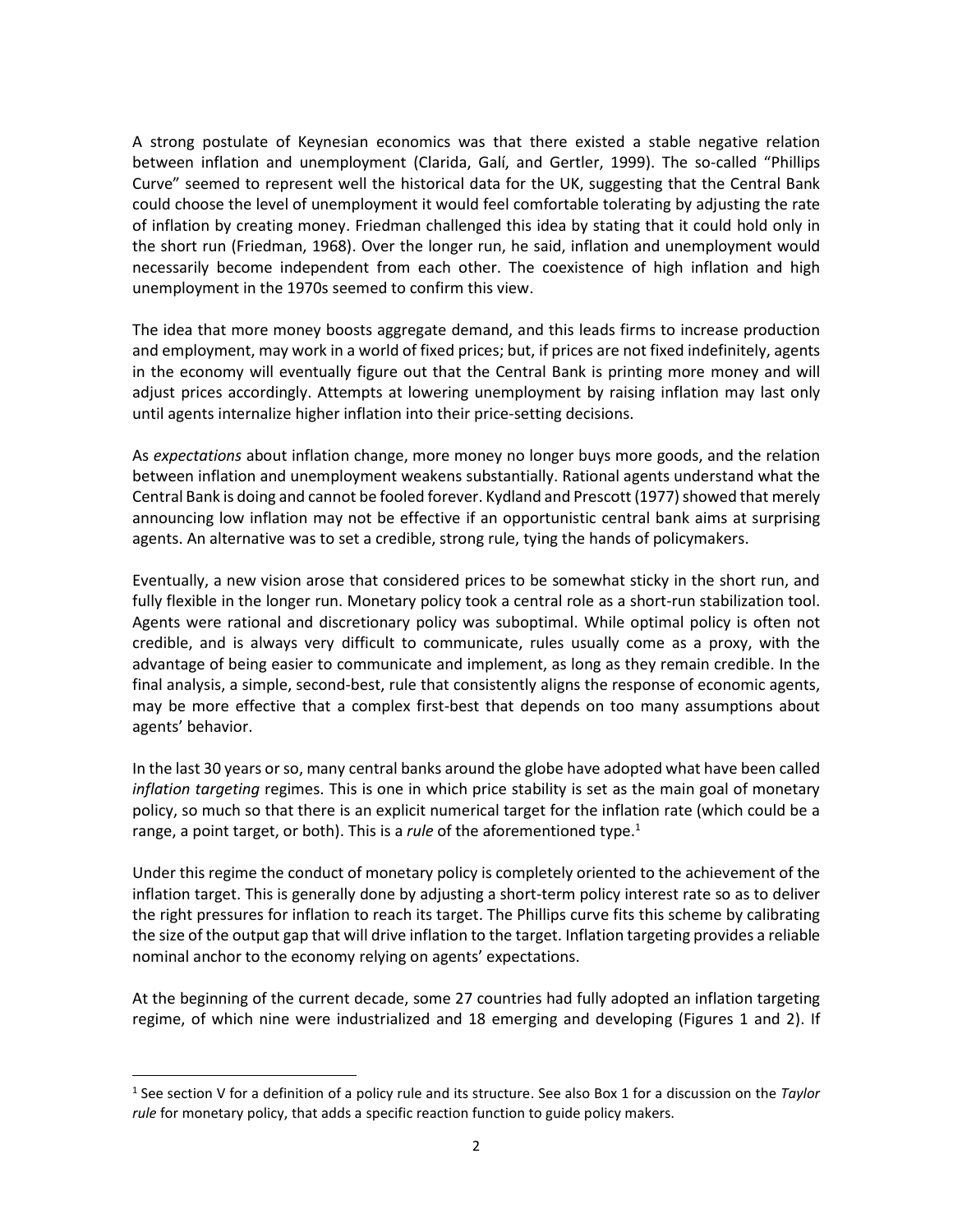members of the Eurozone and latecomers are added to this list, the number of inflation-targeting countries would currently approach 50.



Figure 1: Countries operating a fully-fledged inflation-targeting regime (\*) (percentage)

The group of inflation targeting countries is very diverse, by economic development levels, political regimes, and institutional quality. Still, they all share the characteristic of having a Central Bank that worries first and foremost about price stability.

For an inflation targeting regime to work, it is not sufficient to announce the target and expect that everyone will believe in it, with expectations magically converging around such number. Indeed, the right institutional setup is as important as the target itself, if not more so. Central Bank independence has been adopted by many countries to decouple the conduct of monetary policy from the political cycle. The mandate of price stability is usually written in the Central Bank's law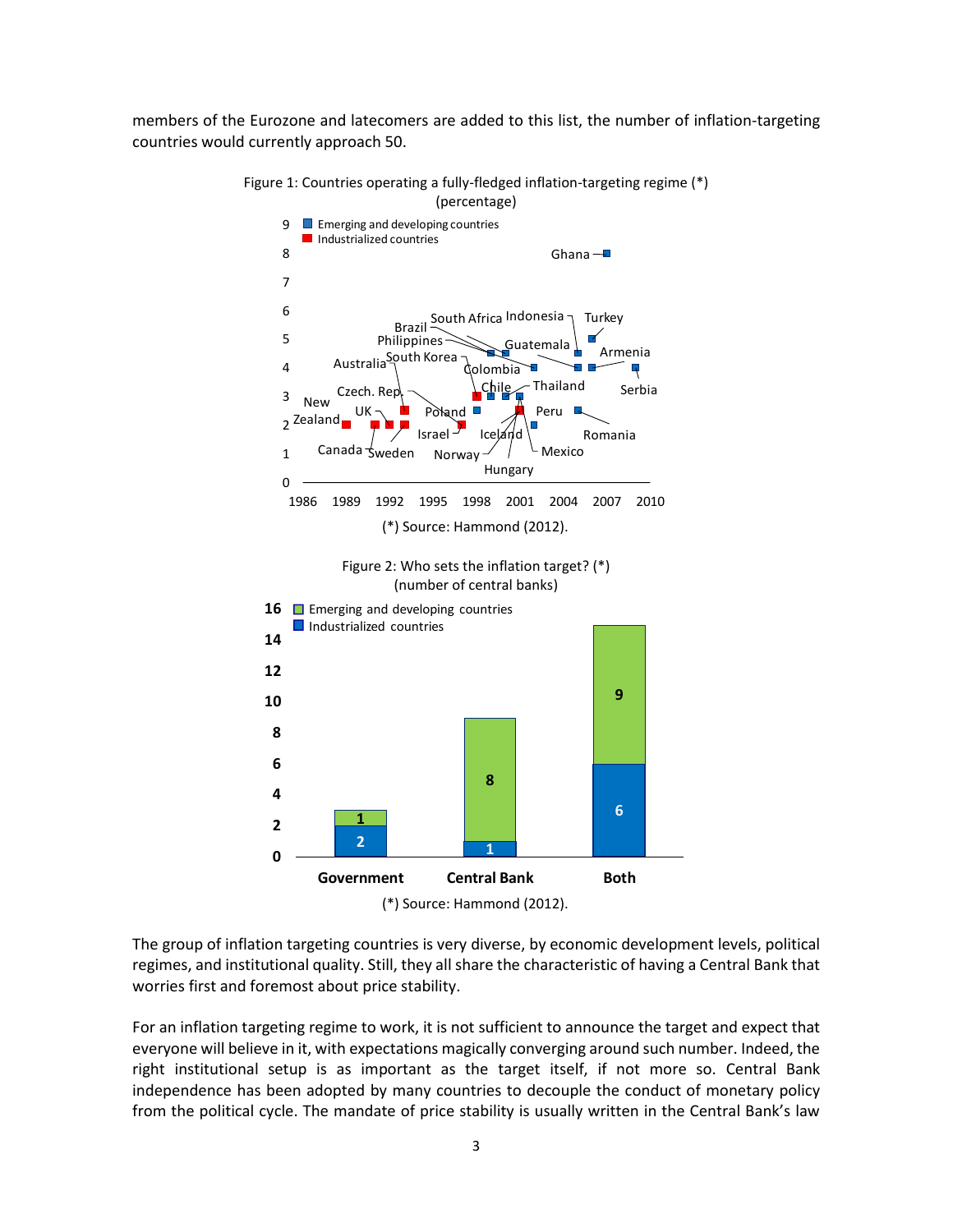and the quantitative target is openly communicated to the public. In addition, inflation-targeting central banks need to be very effective in communicating their policies, justifying them, providing means to monitor their effectiveness and explaining the reasons behind possible deviations from the target, with the sole objective of anchoring expectations.

Inflation-targeting central banks evaluate economic conditions and forecast variables of interest for their decision-making process using a suite of econometric and theory-based economic models. They usually collect data on a wide array of macroeconomic and financial variables. They continuously monitor agents' expectations through financial instruments such as surveys. They produce reports in which they describe the current economic situation, the outlook for the near future, and the main risks facing the economy (Adrian *et al*., 2018)

Transparency in communication is crucial, but there exist different views and styles about how much and in what way information must be revealed to the public. The common denominator, though, is that a high degree of transparency is expected from an inflation targeting central bank (Figures 3 and 4).



(\*) Source: Hammond (2012).

Inflation targeting does not mean that the Central Bank has to abide by the rule at all times and under any circumstances. In actual practice, there are moments when the Central Bank may choose to deviate from this path, as long as there are sufficiently good reasons to do so and only when this action does not jeopardize the anchoring of expectations.

This typically happens in two circumstances. First, since inflation measurements are likely to include a number of short-term disturbances, including measurement errors, high frequency noise, idiosyncratic shocks and short-term cross-cutting pressures, most inflation targeting regimes focus on medium-term forward-looking inflation. This is sometimes approached through "core inflation" indicators that exclude volatile items and, more generally, through medium-term forecasting models. This framework has been appropriately described as "forward inflation targeting" (Svensson, 1997).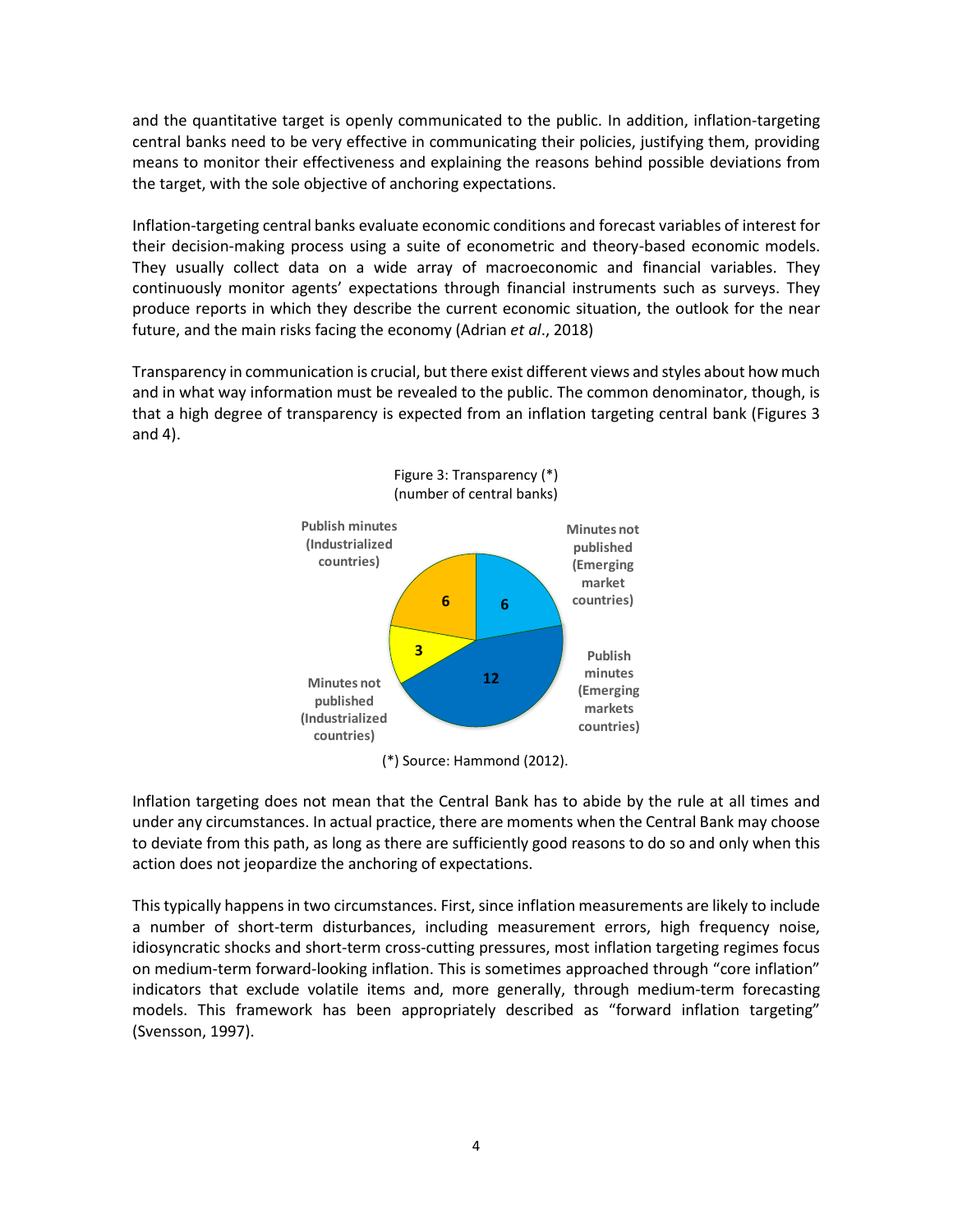

(\*) Source: Hammond (2012).

Second, some central banks have a dual mandate of price stability and "economic prosperity". This latter element provides the good-enough reason for which central banks may choose to depart from pure inflation targeting, so long as the price stability objective is not compromised in the medium term. Even central banks that do not have such specific mandate may decide to minimize output volatility if the extent of the forward-looking exercise provides sufficient room for maneuver.

Deviations from straightforward inflation targeting may thus be built into the methodology, making it much easier to communicate, without threatening the attainment of the price stability goal, providing sufficient flexibility whenever needed. The so-called *Taylor rule* is a specific way of operationalizing it (Taylor, 1993; see Box 1).

### *Box 1. The Taylor rule.*

An analytical form for the operationalization of the monetary policy rule, widely used by central banks, is the well-known *Taylor rule* (Taylor, 1993). This aims to represent the behavior of the monetary authorities when adjusting their policy instrument—the interest rate—which is explained by deviations from actual inflation with respect to the policy target, and by the output gap. The Taylor rule can be represented as:

$$
i = (\bar{r} + \bar{\pi}) + a(\pi - \bar{\pi}) + b(y - \tilde{y}),
$$

where *i* is the policy interest rate,  $\bar{r}$  is the real interest rate,  $\pi$  is actual inflation,  $\bar{\pi}$  is the inflation target, and  $(\gamma - \tilde{\gamma})$  is the output gap. In this way, when actual inflation is above the inflation target, the policy interest rate increases (with  $a > 0$ ), same as the case in which the output gap shows positive records (with  $b > 0$ )—thus, reducing the monetary stimulus to the demand. If parameter  $\alpha$  is equal to zero, the authority only considers movements of the output gap in its policy decisions; on the contrary, if  $b$  equals zero, the authority does not consider the business cycle in its decisions and only considers inflation evolution. Thus, the *Taylor rule* can be seen as adding a specific reaction function to the inflation targeting framework.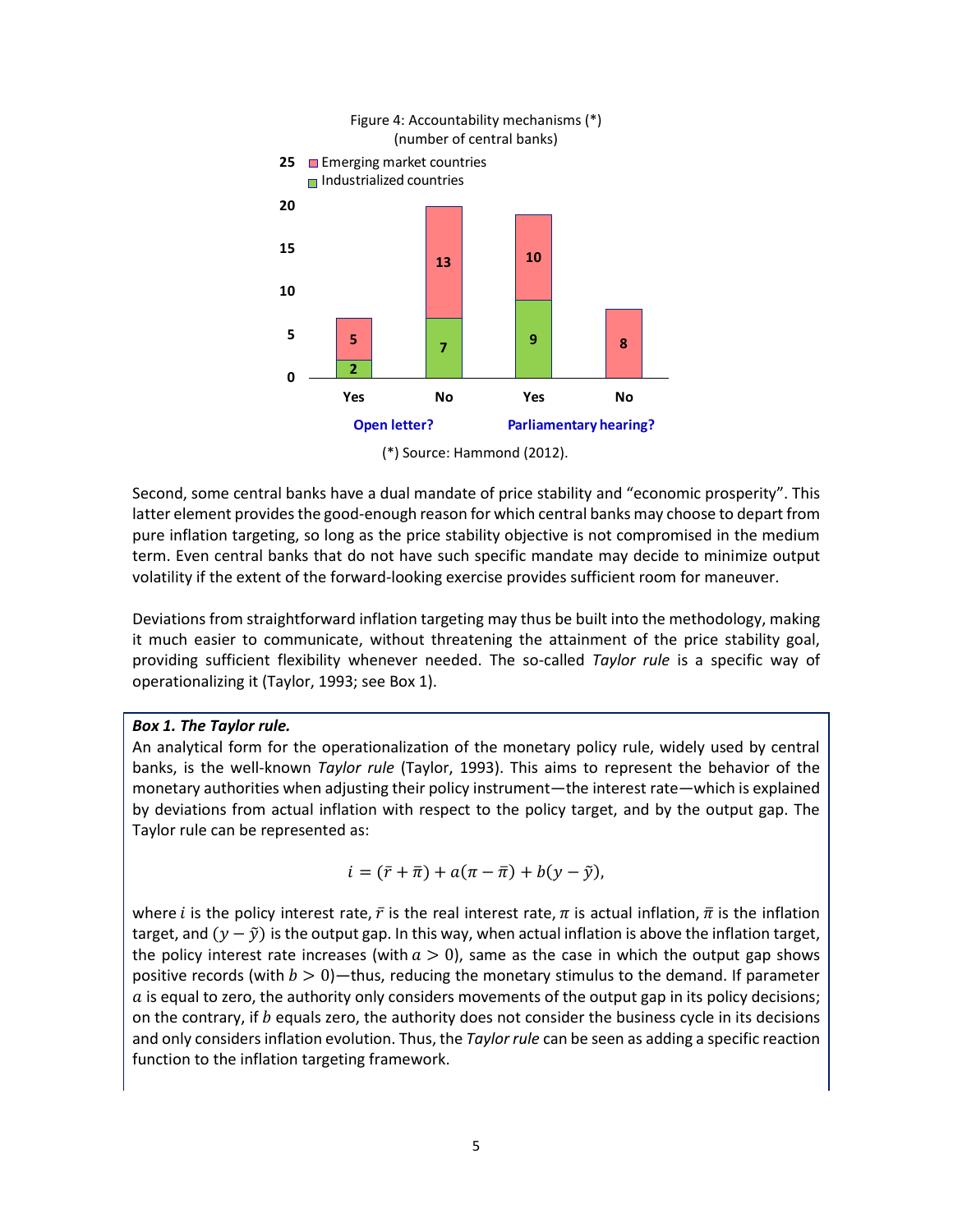An important result derived from the *Taylor rule*, is the *Taylor principle*. This corresponds to the case in which parameter  $\alpha$  is greater than 1, indicating that, if inflation rises above the target, and the monetary authority wishes to attenuate that increase, the increase in the interest rate must be greater than the increase in inflation, which will result in a rise in the real interest rate and a consequent fall in aggregate demand.

Taylor (1993) shows that the coefficients  $a = 1.5$  and  $b = 0.5$  are a good representation of the behavior exhibited by the US Federal Reserve. Some recent econometric estimations for Chile with quarterly data suggest a coefficient  $a$  around 0.6, and a coefficient  $b$  around 0.1 when controlling for methodological factors and particular macroeconomic effects (Figueroa and García, 2017).

A major obstacle to implement an inflation targeting regime is mistrust of the promises of central banks. To raise credibility, the institutional setup may need to be strengthened to ensure that the Central Bank is focused on stabilizing inflation and decoupled from other concerns and needs of the government. This is why central banks in emerging economies tend to be more independent than their counterparts in developed economies.

In the case of Chile, which suffered from double-digit inflation for nearly 40 years, the Central Bank adopted an inflation targeting framework after becoming independent in 1989. Setting a credible inflation target played a key role in anchoring expectations in the 1990s, which allowed the Bank to move its current framework of a forward (2-year) inflation target with a floating exchange rate in 1999.

Almost 20 years later we can claim that this regime has succeeded in Chile and that inflation expectations in a time horizon of two years are consistently pinned down at the Bank's target of 3%. This is supported by the widespread perception that the Central Bank is a solid, serious, technically sound institution whose main concern is always price stability.<sup>2</sup> Figures 5 and 6 show how the policy rate has responded to major swings in inflation, followed by a firm anchoring of expectations to the policy target. According to a recent assessment of the International Monetary Fund, Chile's anchoring of expectations is the most solid among a number of Latin American countries and even exceeds the average of advanced economies (see Figure 7).

Monetary policy rules have faced new challenges after the Global Financial Crisis (GFC) of 2008. Economic recession and financial deleveraging exercised a major downward pressure on prices and inflation has remained persistently low for nearly a decade. So, after seeing inflation targeting as a commitment to prevent high inflation, monetary authorities found themselves worrying about deflation. To address this challenge, central banks in advanced countries engineered an unprecedented combination of conventional and non-conventional expansionary policies, including massive asset purchase programs to resolve zero-lower-bound problems for interest rates and enhance their expansionary stance. Notwithstanding these efforts, ten years after the crisis, inflation remains below target in most advanced economies. Still, it is remarkable that, despite setbacks, central banks have remained stubbornly committed to meeting their policy targets, and

l

 $2$  In 2017, the confidence of the public for different institutions and actors indicates that 44% of the people declare to approve the work done by the Central Bank of Chile. This compares favorably with other public institutions and is located at very close levels to non-governmental institutions/actors that have traditionally inspired high levels of trust in Chile. See Marcel (2017) for more details.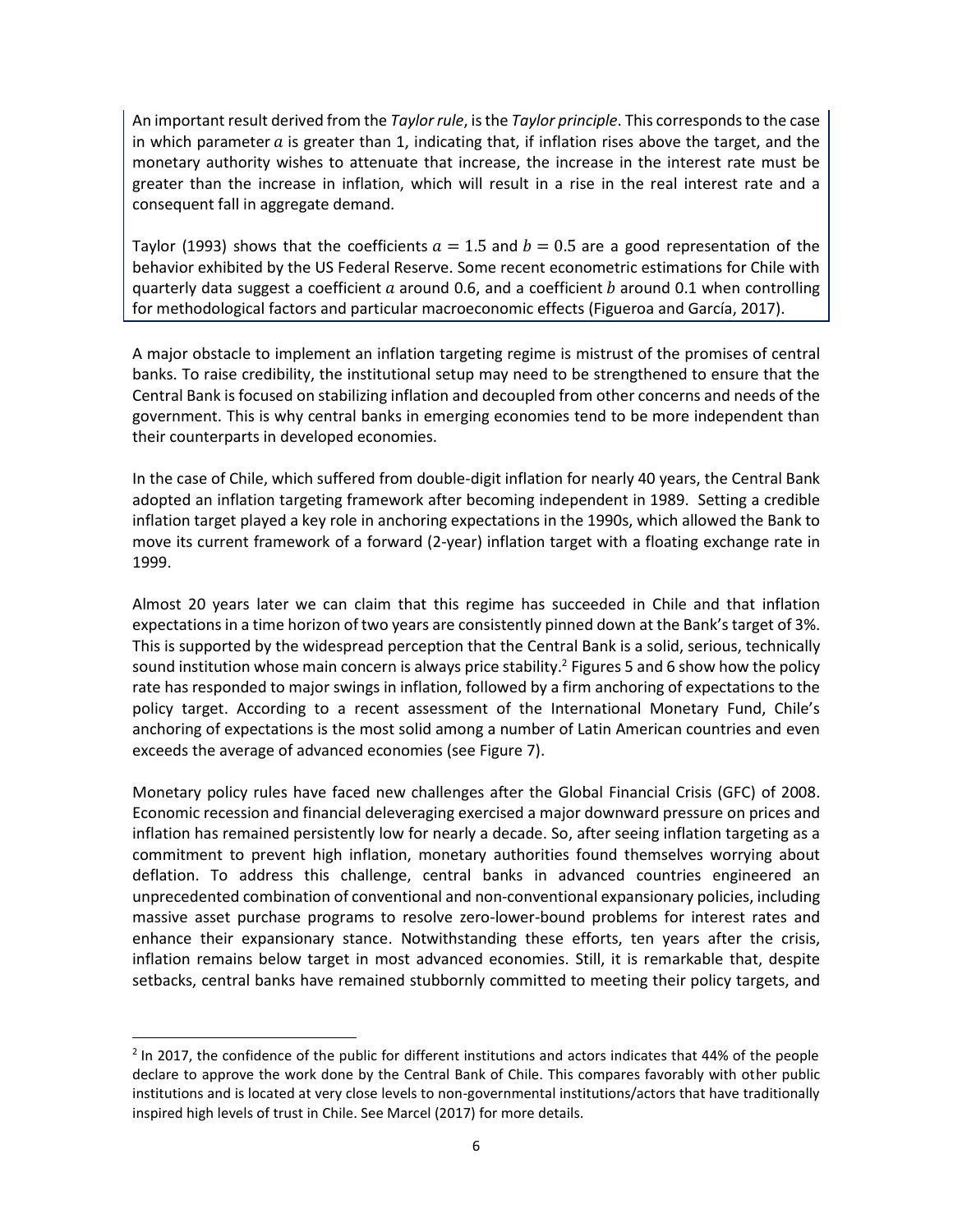that delays in attaining them have prompted persistence and creativity in the articulation of monetary policy rather than questioning, softening or reformulating the policy rule.



Figure 5: Chile: Monetary policy rate, inflation target, and actual headline inflation, 1999-2018 (\*) (percentage)

#### **IV. Fiscal policy rules**

Rules used for the conduct of monetary policy are well established and, although the countries that have adopted them are diverse, their inflation targeting regimes do not differ much in their substance. Fiscal rules, on the other hand, are much more recent and heterogeneous, both in their formal definition as well as in their implementation, and compliance is usually less strict.

What are fiscal rules and how widespread is their adoption? Are they desirable, or do they restrict the government excessively? Are governments complying with them and, if not, can something be done about it?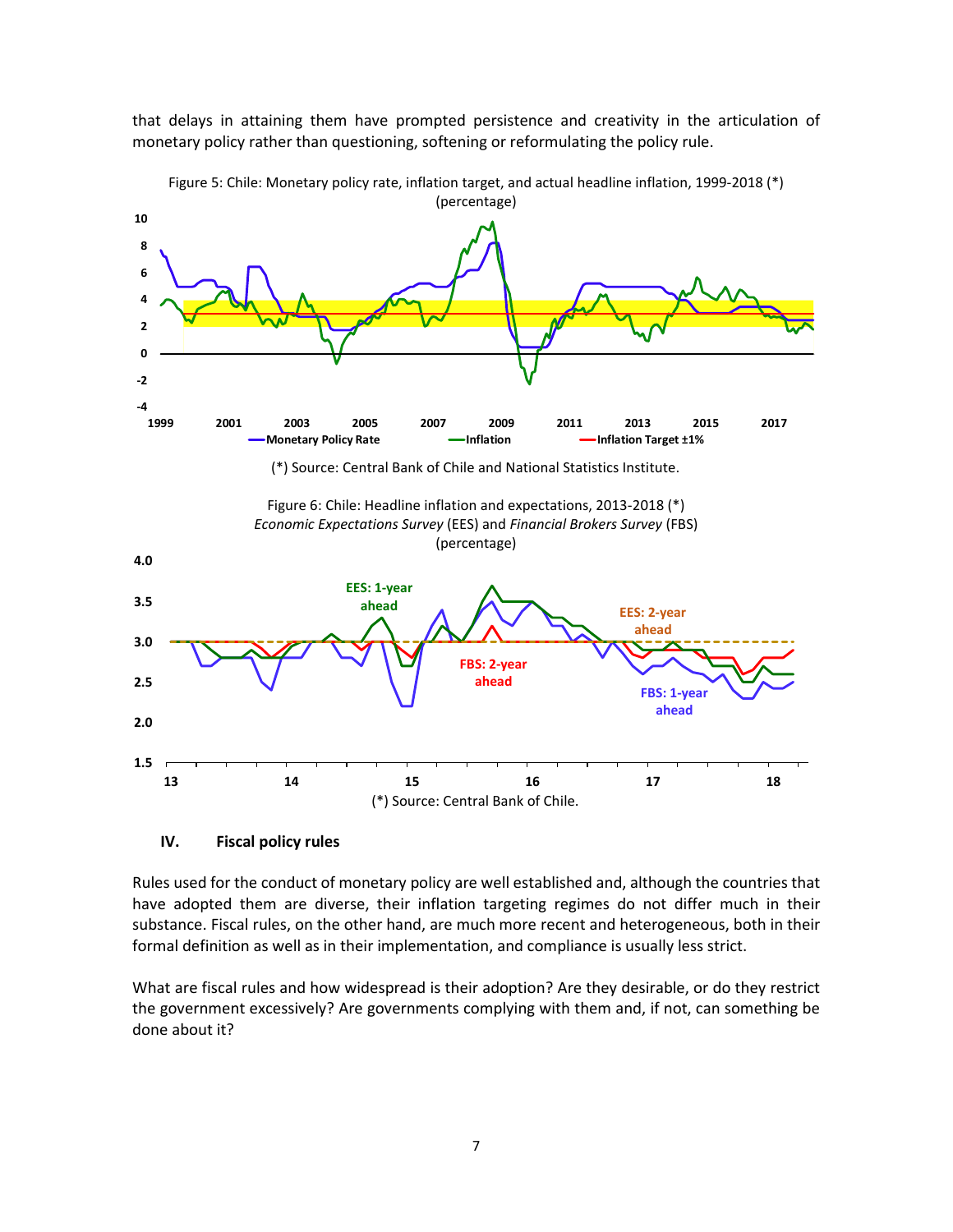

Figure 7: Cross-Country heterogeneity in degree of anchoring of inflation expectations, 2004–17 (\*)

(\*) Source: International Monetary Fund, *World Economic Outlook—October 2018*.

The IMF defines a fiscal rule as one that "*imposes a long-lasting constraint on fiscal policy through numerical limits on budgetary aggregates*". Even though fiscal rules can be traced back as far as to the 19<sup>th</sup> Century, their current meaning only makes sense after fiscal policy was given a macroeconomic meaning. As such, fiscal rules gained popularity only in the late-1990s and early 2000s, especially when Eurozone countries adopted deficit and debt ceilings in 1997 as part of the *Stability and Growth Pact*. As of 2012, seventy-six countries had adhered to one or more fiscal rules, at least nominally (Figure 8). An important landmark in the development of fiscal rules was the adoption of structural balance rules by Sweden, Switzerland and Chile in the early 2000s. These were later included in the Eurozone's "Fiscal Compact" of 2012.

There are several types of fiscal rules, and each one of them has its pros and cons. According to the IMF (Schaechter *et al*. 2012), they can be grouped into four main categories, based on the budgetary aggregate they target: (1) Debt rules, which target or limit public debt as a percent of GDP, (2) Budget balance rules, which can constrain the overall balance or the structural balance, (3) Expenditure rules that set limits on total, primary, or current spending, and (4) Revenue rules, which may target the tax burden.

Contrary to what happens with monetary policy, there is less consensus on what the "right" fiscal rule is, and each country has adopted the rule that appears to fit better its institutional, political, and economic needs and constraints. In fact, several countries follow more than one rule (Figures 8, 9 and 10).

It appears that low-income economies favor debt rules, while advanced economies tend to lean towards budget-balance rules (Figure 11). This suggests that rules are used to discipline policy makers by targeting the budgetary aggregate that is more relevant for the economy and to signal a commitment to keep that aggregate within levels that markets find reasonable. If low-income countries suffer from *debt intolerance*, they may target debt/GDP ratio to indicate that they will be extremely cautious about the level of public debt they issue.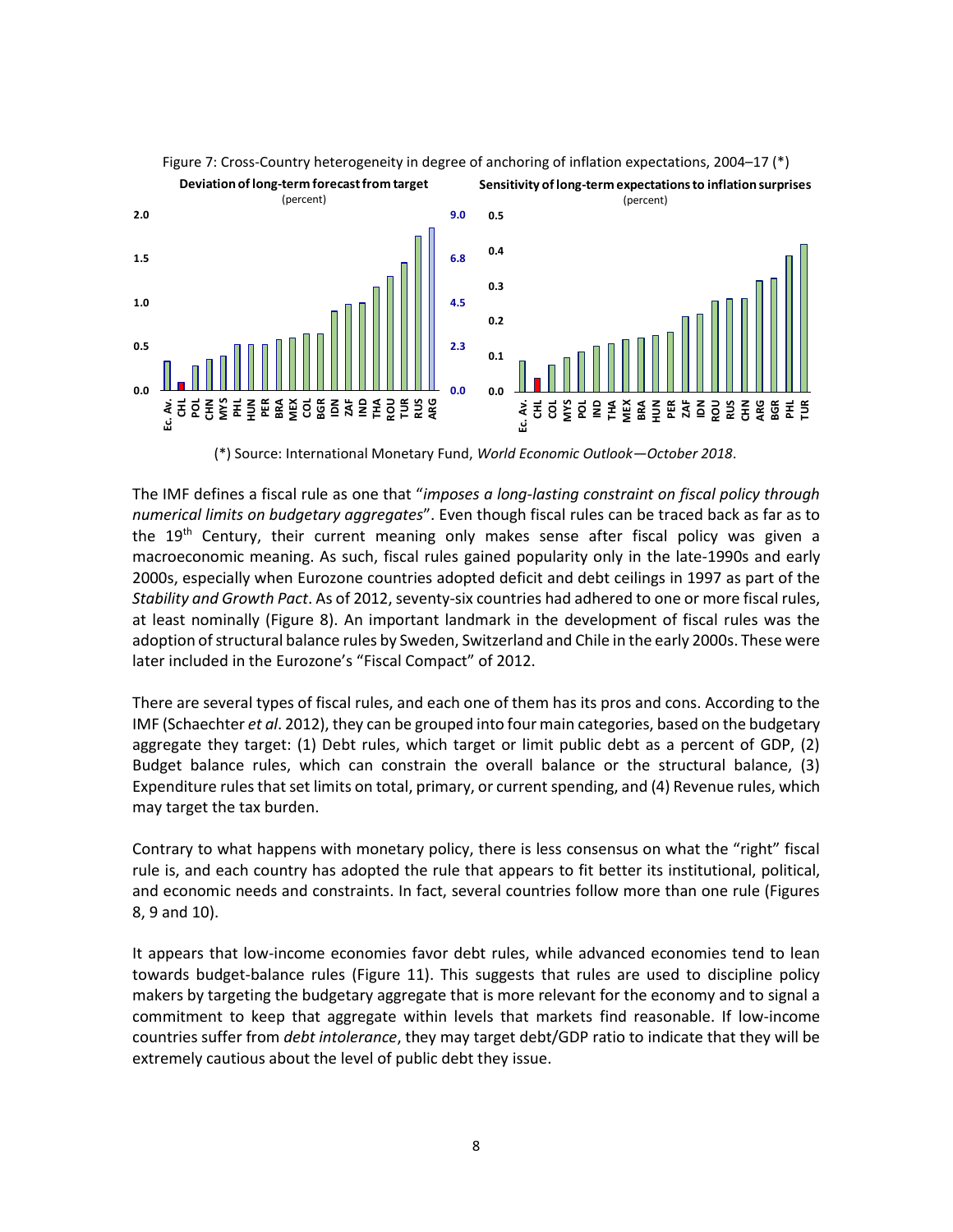Fiscal rules can be good for the economy, provided they are well defined and stable, and that the institutional setup of the country is strong enough to ensure compliance. As political cycles are short, preference for current spending and the deficit bias as strong force to counter-balance.



Figure 8: Fiscal rules around the world (\*) (number of rules)

(\*) Source: International Monetary Fund.





(\*) Source: Schaechter *et al*. (2012).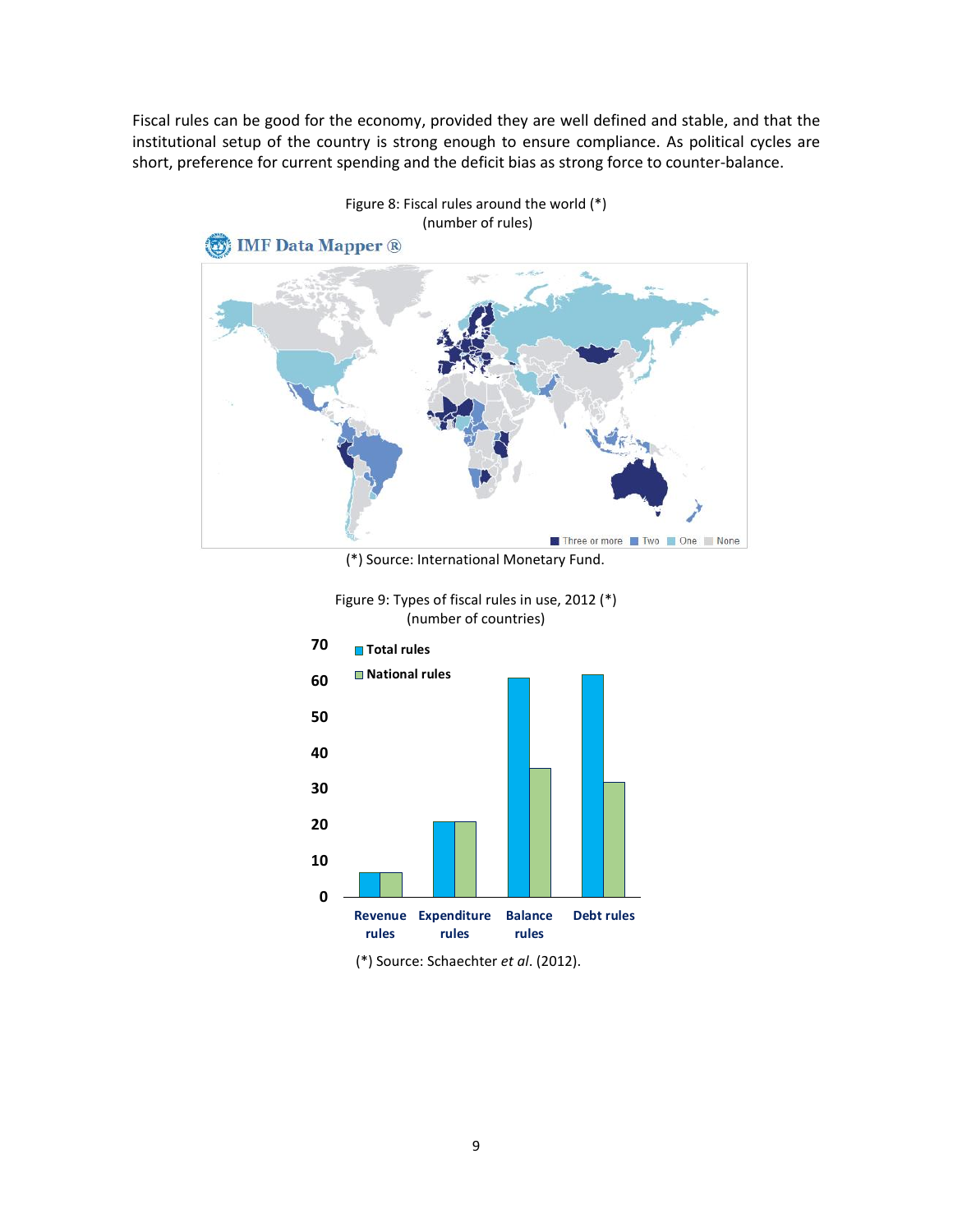

Figure 11: Regional differences of the type of national fiscal rules (\*) (share of countries with specific rule)



(\*) Source: Schaechter *et al*. (2012).

In emerging economies this problem is exacerbated by weak systems of checks and balances and poor accountability. Emerging economies are also more vulnerable to external turbulences and may need access to international capital markets precisely when these are more reluctant to lend to them. A credible fiscal rule may thus improve confidence in the economy on top of disciplining the policymaker.

Few studies have been able to provide a thorough empirical assessment of the effectiveness of fiscal rules. The few that have looked into this matter have found that fiscal rules constrain expenditure and deficits and lead to more sustainable fiscal policies. There is also some evidence that rules limit procyclicality of fiscal policy (Bergman and Hutchison, 2015). Moreover, fiscal rules seem to exert an effective signaling role to financial markets, reducing sovereign risk premia, especially in the presence of other elements such as no-bailout clauses and stability culture.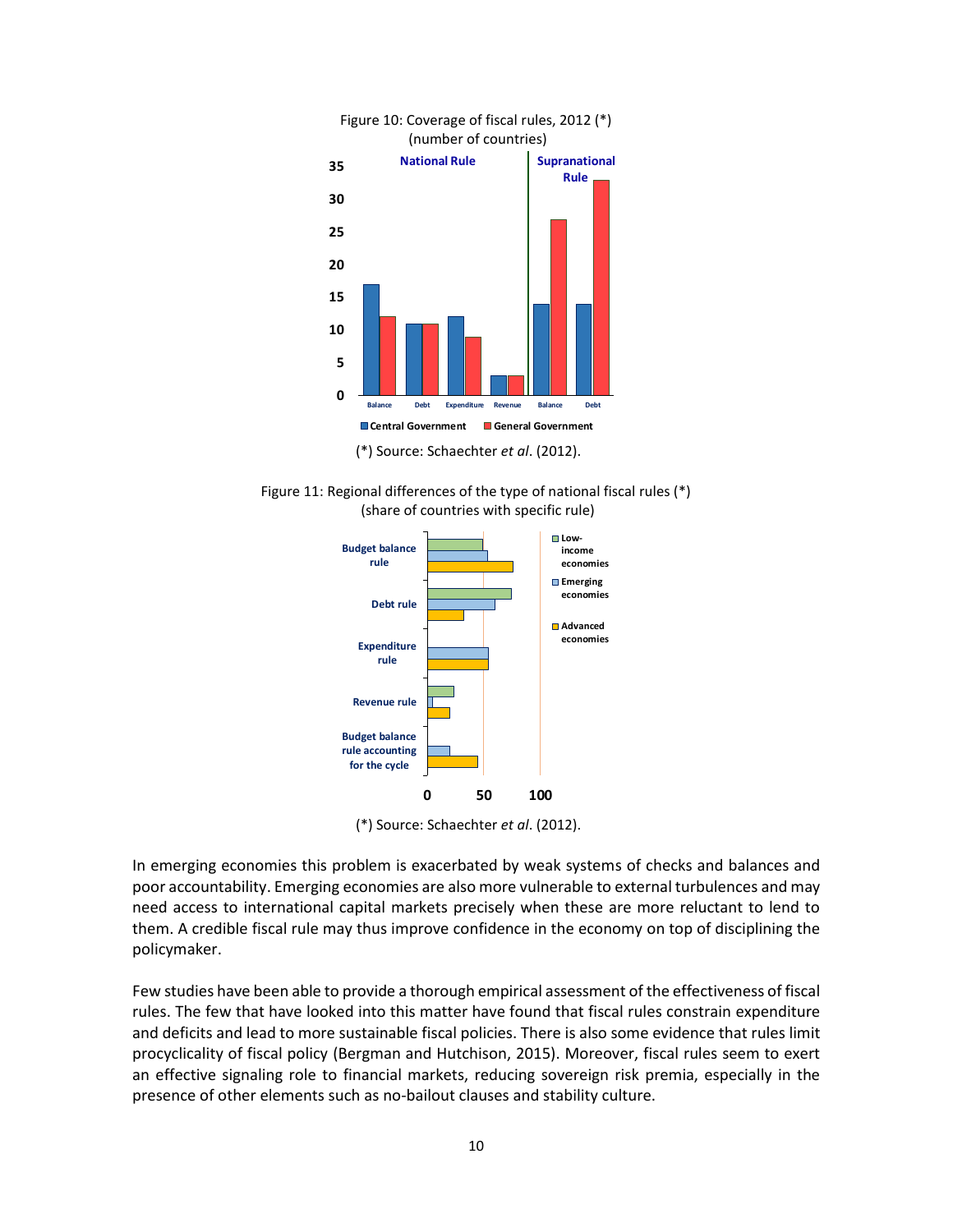However, the positive experience of a given country with regards to a fiscal rule may not be easy to replicate in a completely different one. As with monetary rules, the specific institutional setup is crucial, and a rule by itself will surely be ineffective unless it is accompanied by a strong commitment by the authorities.

As with monetary policy, there is always the concern that rules may limit the ability of policymakers to react to shocks that may hit the economy, especially when such shocks are large and unexpected. The problem is aggravated by the fact that it is usually when these shocks hit that countercyclical fiscal policy becomes a crucial stabilization tool (sometimes the only one available if monetary policy is at the zero-lower bound). To provide some flexibility, rules may consider exceptions for extreme circumstances. Obviously, if such exceptions are made too often, then the rule loses its appeal.

Compliance with fiscal rules is far from perfect: at the global level, only about 50% of balancedbudget rules are complied with. Most non-compliance occurs *ex post* rather than as an announced, justified and managed manner (Reuter, 2015; Eyraud *et al*., 2018).

The so called "*Golden Rule*" in the UK is illustrative of some of these of compliance challenges. It was adopted by the Blair government in 1997 and lasted more than 10 years until its formal replacement in 2008. It stated that, over the business cycle, the government could only borrow to fund capital expenditures while current expenditures should be entirely funded by current revenues. This was intended to grant intergenerational fairness while allowing automatic stabilizers to operate over the business cycle without compromising long-term fiscal sustainability. The balancing of the government current account over the business cycle required estimating an output gap. Such estimates, however, were changed by the government at critical junctures, eroding the credibility of the rule. In particular, a re-dating of the business cycle in 2006 created additional spending space that pushed up public borrowing shortly before the GFC, which then caught the UK wrong footed.

Over the existence of the *Golden Rule*, the *Public Sector Borrowing Requirement* in the UK grew from 2 to more than 10 percent of GDP between 1997 and 2009, while gross financial liabilities of the general government mounted from 50 to nearly 80 percent of GDP. More telling, the cyclicallyadjusted balance climbed from -1.9 to -8 percent of GDP in the same period. These fiscal imbalances largely outlasted the *Golden Rule* and have proven very difficult to rein in, despite three subsequent efforts at introducing and enforcing new fiscal rules.<sup>3</sup>

In the case of Continental Europe, fiscal issues have haunted the adoption of the euro since its very beginning, as fiscal decisions were kept under national authorities while monetary policy was transferred to the European Central Bank. Originally, the *Growth and Stability Pact* of 1997

 $\overline{\phantom{a}}$ 

<sup>&</sup>lt;sup>3</sup> The budget balance rule of 2009 requires a year-on-year reduction in public sector net borrowing to 2015/16, so that public sector net borrowing as a percentage of GDP is more than halved over the four years to 2013/14 (from 2009/10). Starting in May 2010, the budget balance rule was to achieve cyclically adjusted current balance by the end of the rolling, five-year forecast period. In October 2015, consistent with the medium-term fiscal plans, the authorities have adopted a new fiscal rule requiring a budget surplus starting in 2019/20 as long as Q4 on Q4 growth exceed 1 percent. If growth falls below 1 percent, the government is allowed to run deficit until conditions enable a return to budget surpluses. This rule is not strictly binding but operated on a "comply or explain" basis. It is also complemented by target to reduce the net debt to GDP ratio un every year to 2019/20 (Lledó *et al*., 2017).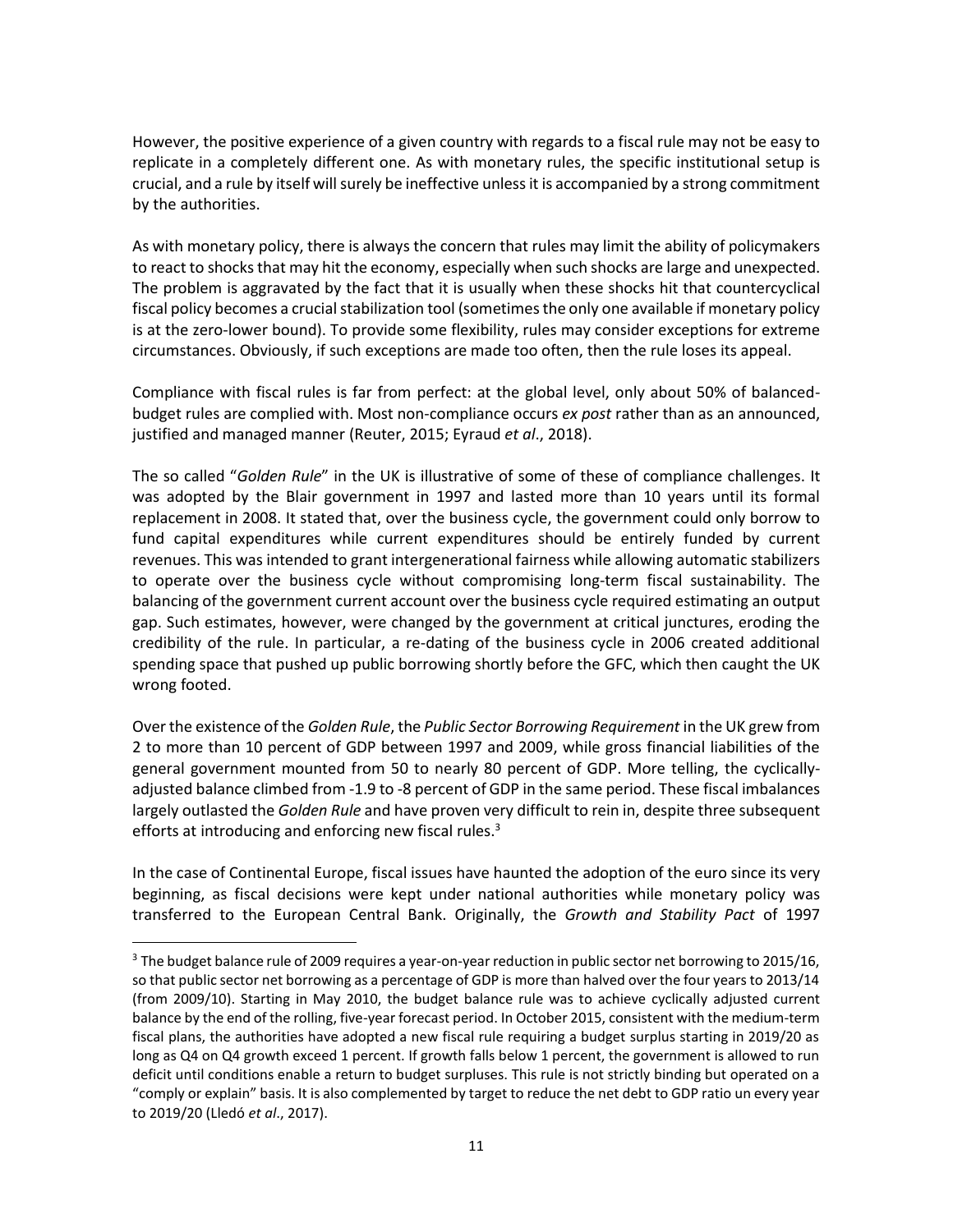established limits to fiscal deficits and government debt at 3% and 60% of GDP, respectively, with convergence procedures to address breaches at the country level. Yet some of these limits were soon violated by the largest countries without sanction in the ensuing years.

With the European debt crisis of 2010-11, a fundamental review of the Eurozone's fiscal framework became urgent. This led to the *European Fiscal Compact* adoption in 2012, which includes three rules: (a) a limit to the general (overall) budget deficit at 3% of GDP; (b) a structural deficit not exceeding a country-specific *Medium-Term Budgetary Objective*, at 0.5% of GDP at the most, and (c) a debt-to-GDP ratio not exceeding 60%. This is accompanied by a thorough review and monitoring mechanisms to prevent the build-up of deviations that may be difficult to overturn.

Despite such provisions, the full implementation and enforcement of this framework has proven difficult. In the words of a 2017 report by the *Deutsche Bundesbank* "The rules have become more and more complex and considerable room for discretion has been opened up. Now, it is virtually impossible to understand their implementation. There is an impression that the interpretation of the rules is partly the outcome of a political negotiation process. This is eroding the necessary binding force."

According to a recent assessment of compliance with the rules, as of 2016-18, almost all signatories to the *Compact* were in compliance of the overall deficit rule—partly aided by GDP recovery—but only 8 out of 26 met the structural balance rule and another 8 (not necessarily the same) met the debt rule. This is illustrated in Figure 12 panels A and B, showing that most countries experienced some improvement in their structural—cyclically adjusted—balances in the five years up to 2017, but that this improvement was relatively small compared with the narrowing of output gaps. Moreover, in a few cases, structural balances actually worsened.

Even in a fiscally prudent country like Chile, compliance with fiscal rules has been challenging. A structural (cyclically-adjusted) balance rule was adopted in 2000, but after seven years of strict compliance of a 1% surplus target, a tacit escape clause was called at the time of the GFC, raising the structural deficit from 0.5% of GDP to 3.1%. Despite fast economic normalization afterwards, the actual structural balance never returned to pre-crisis levels and even softened targets were frequently not met in the ensuing 10 years (Figure 13).<sup>4</sup>

In sum, even though fiscal rules aim at targets that may be easier for the authorities to control, compliance is not expedite and authorities may be tempted to resolve compliance gaps with changes in methodology, targets or both.

l

<sup>&</sup>lt;sup>4</sup> In the UK, the so-called golden rule was abandoned at the outset of the GFC as it seemed to provide little fiscal discipline, but the return to a more sustainable path has been overly slow and hesitant. The golden rule includes full funding of current expenditure from current outcome, with debt only allowed to fund capital spending.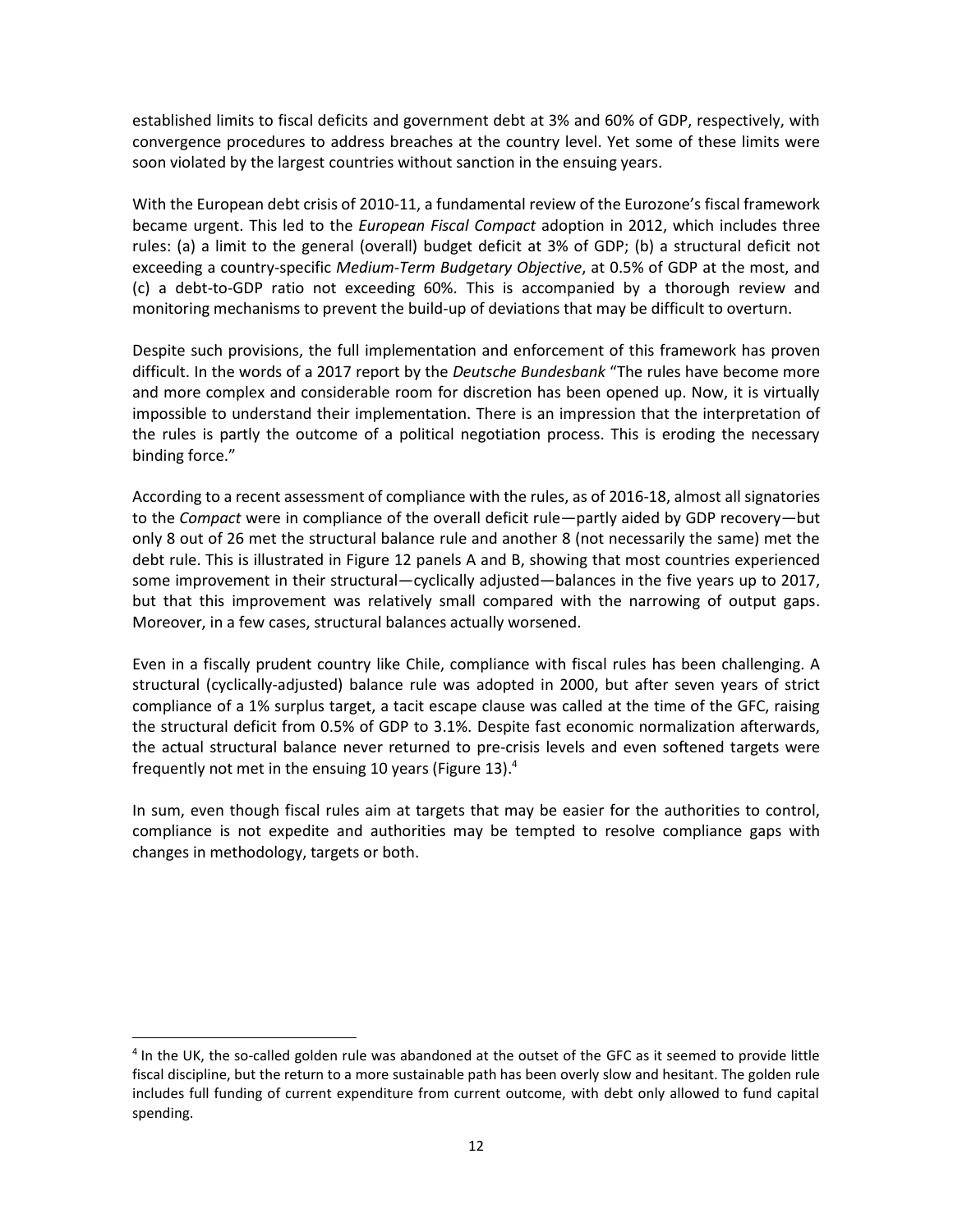

Figure 12: OECD countries: general government underlying balance and financial balance per unit of output gap (\*)

(\*) Each dot represents an OECD country. General government underlying balance measured as surplus/deficit as a percent of potential GDP. General government financial balance measured as surplus/deficit as a percent of GDP. Output gap measured as deviations of actual GDP from potential GDP as a percent of potential GDP. Source: Elaborations on IMF data and *OECD Economic Outlook 103* database.

There are few papers studying the consequences of fiscal rule non-compliance. The little evidence available suggests that fiscal rules may still influence the actions of fiscal policymakers, if they are half-met, by setting a benchmark level with which the public and the policymaker can evaluate fiscal performance (Reuter, 2015). Empirical analysis also shows that fiscal outcomes improve in countries with fiscal rules, including the operation of automatic stabilizers (Eyraud *et al.*, 2018).<sup>5</sup>

 $\overline{\phantom{a}}$ 

<sup>&</sup>lt;sup>5</sup> This, of course, does not resolve the question of causality, since adoption of a fiscal rule may be easier in countries with a stronger fiscal record or respond to common factors (Elbadawi *et al*., 2015).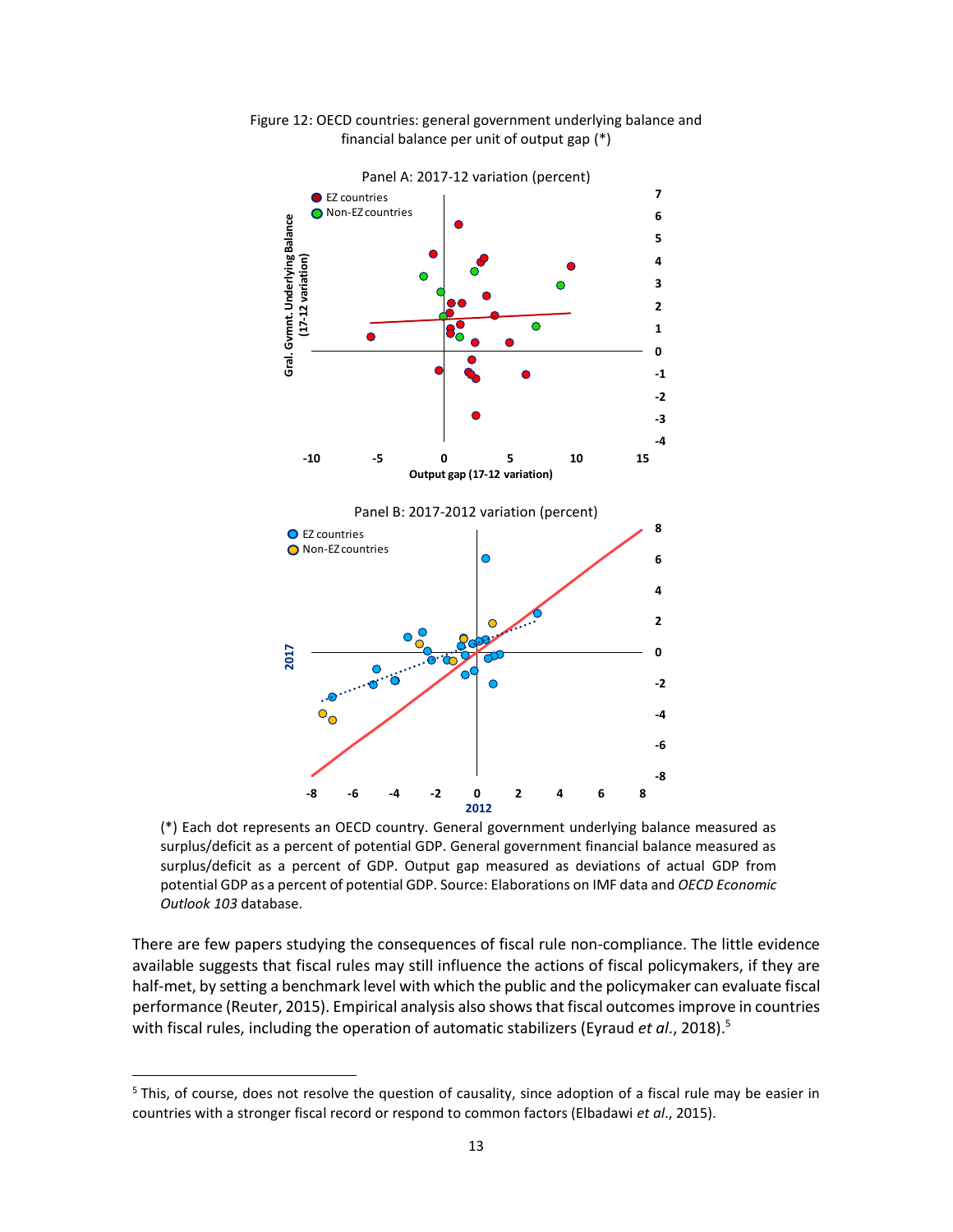

But if a given country hardly ever complies with the fiscal rule, its positive effect on expectations may eventually fade away. Deviating from the rule too often can signal to the public that the commitment capacity of the policymaker is weak and that discretionary policies are the norm rather than the exception. This can have harmful consequences on agents' expectations regarding fiscal responsibility and, more generally, on future policies.

### **V. Deconstructing macro policy rules**

The previous analysis suggests that macro policy rules implementation is easier said than done. To better understand the challenges in designing, implementing and attaining them it is useful to examine further their internal architecture.

Elaborating on Marcel (2013), we can identify six components of any macro policy rule (Table 1):

- 1. An underlying measure/indicator that provides the basis for the rule. It usually reflects the main focus of policymakers. For instance,
	- For monetary policy: the use of indicators such as growth in money aggregates, current inflation, core inflation, or future/expected inflation measures,
	- For fiscal policy: rules based on a debt level, structural or cyclically-adjusted balance, or a spending rule.

It emerges from this recount that while monetary policy rules in many cases are based on outcomes, like inflation, fiscal rules tend to be stated in terms of fiscal aggregates, which at best, could serve as intermediate outputs. While the latter could be seen as more directly controllable, outcome measures grant more flexibility to articulate actions to attain them.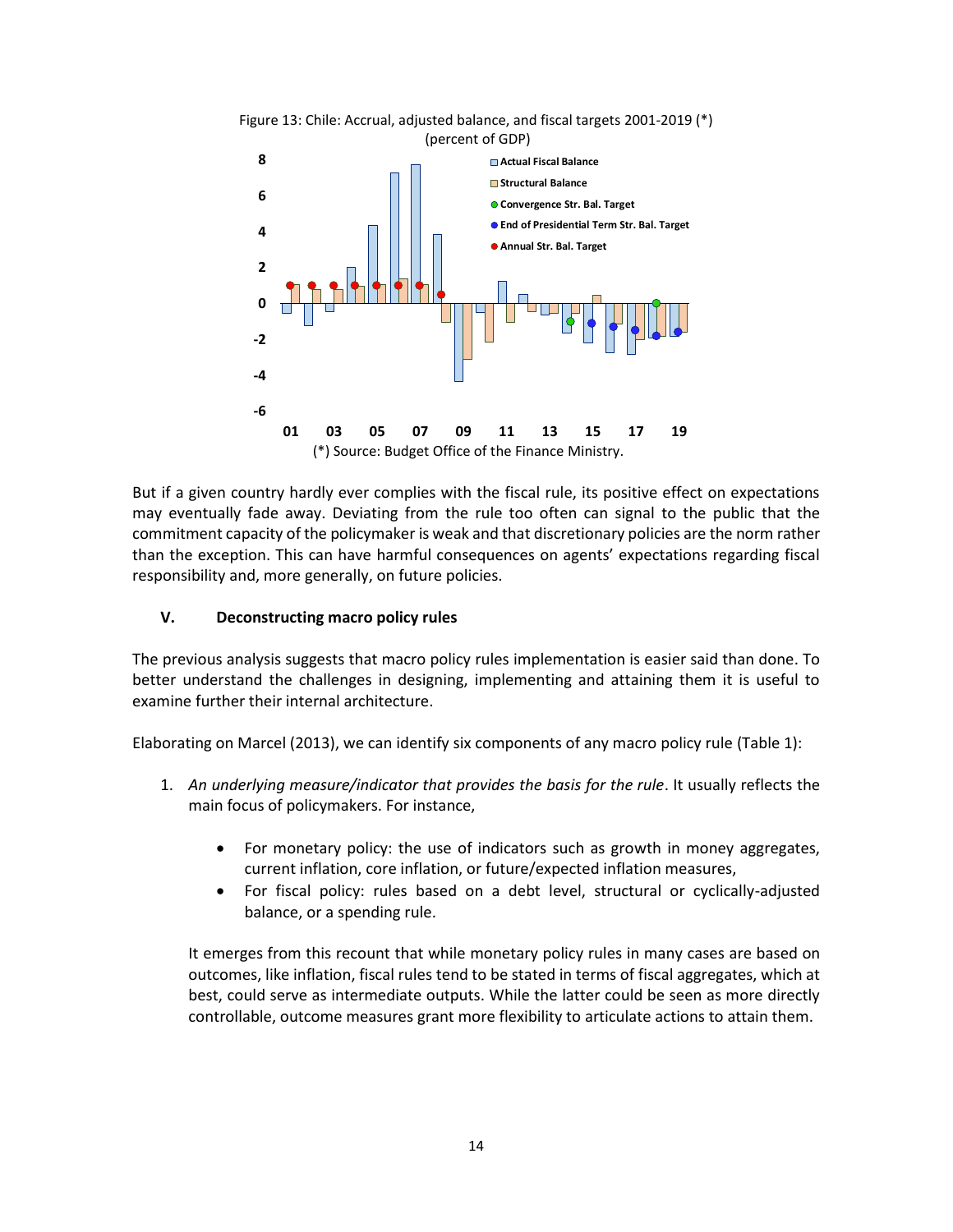| Component                              | <b>Monetary</b>                      | <b>Fiscal</b>                           |  |
|----------------------------------------|--------------------------------------|-----------------------------------------|--|
| <b>Underlying</b><br>measure/indicator | - Monetary aggregates growth         | - Total expenditure                     |  |
|                                        | - Inflation                          | - Overall balance                       |  |
|                                        | - Nominal GDP                        | - Structural balance                    |  |
|                                        |                                      | - Government debt                       |  |
|                                        |                                      | - Tax revenues                          |  |
| Numerical target                       | - Annual M1 growth                   | - Expenditure growth                    |  |
|                                        | - Headline inflation                 | - Deficit/GDP                           |  |
|                                        | - Core inflation                     | - Debt/GDP                              |  |
|                                        | - Price level                        | - Tax burden                            |  |
|                                        | - GDP at current prices              |                                         |  |
| <b>Reporting mechanism</b>             | - Official statistics                | - Government accounting                 |  |
|                                        | - Inflation reports                  | - Financial statements                  |  |
|                                        |                                      | - Fiscal statistics                     |  |
|                                        |                                      | - Fiscal Council                        |  |
| Accountability/rewards                 | - Submission/letter to parliament    | - Submission/letter to parliament       |  |
|                                        | - Reputational/markets               | - Reputational/markets                  |  |
|                                        | - Financial/administrative penalties | - Political responsibility              |  |
| <b>Exception/escape clauses</b>        | - Short-run price volatility         | - Major external shocks                 |  |
|                                        | - Conciliation of multiple targets   | - Constrained monetary policy response  |  |
| Convergence provisions                 | - Symmetric treatment of deviations  | - Cummulative compensation/debt neutral |  |
|                                        | - Price level convergence            | - Convergence path                      |  |
|                                        |                                      | - Accelerated convergence               |  |

#### Table 1: Architecture of macro policy rules (\*)

(\*) Source: Author's elaboration.

Macro rules should be simple and not overly rigid, as too complex and inflexible rules are very hard to comply with and set unrealistic goals. Simplicity, however, may come at the price of more rigidity and lower effectiveness. A number of countries have thus turned to more complex measures, like forward inflation or structural budgets. However, since these are not obtained from direct measurement but have to be estimated, the room for interpretation, methodology-dependency or outright manipulation may grow substantially (see Box 2).

- 2. *A numerical target*, indicating the value of the measure to be attained, including its time horizon. It is not enough to have a measure/indicator, but a specific numerical target needs to be attached to it. For instance,
	- Monetary: a fixed inflation target of 2%, 3%, or a band,
	- Fiscal: a debt to GDP ratio, a 3% of GDP deficit; or a structural budget as a percentage of GDP or of potential GDP.

In principle, specific targets should respond to an explicit or implicit ("common sense") rationale, which does not mean that they cannot change over time, but that there needs to be solid reasons for it (Eyraud *et al*., 2018).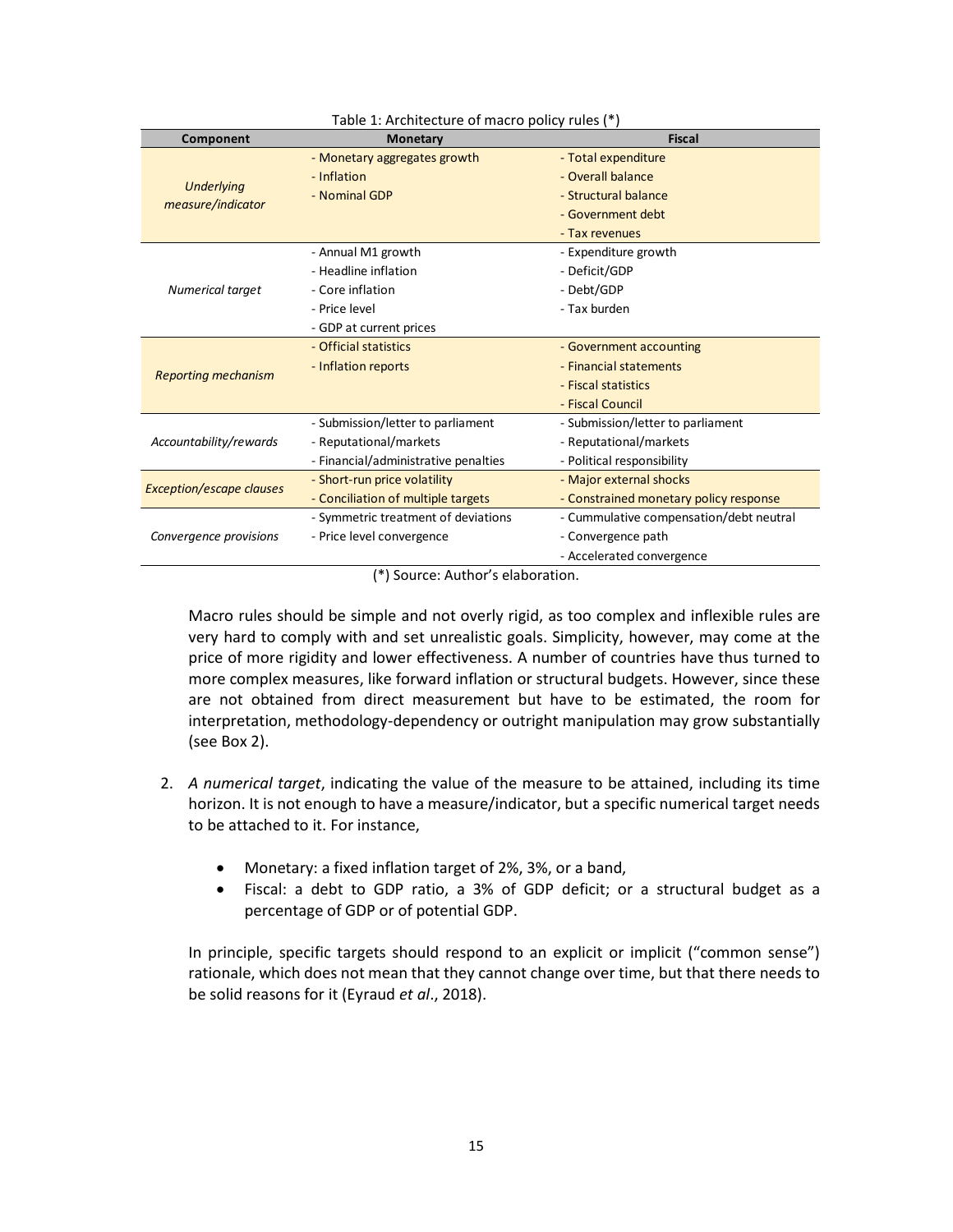The combination of measure and target indicates how policy will respond to shocks and changes in the economic environment, defining its nature as procyclical, neutral, or countercyclical.<sup>6</sup>

3. *A regular reporting mechanism to compare the actual value of the indicator versus the target*. While countries may benefit from establishing a rule, they will only reap its full benefits upon actual and consistent compliance, which may in turn determine credibility of the rule. In some case, this comes directly from official statistics (inflation, debt); in others, they have to be estimated.

For rules bases on estimates, the latter may need to be fully transparent or validated by a third party. In the case if inflation targeting, this could be achieved by disclosing the forecasting model, its key assumptions and results. As for structural balance fiscal rules, many countries rely on parliamentary or autonomous bodies, like Fiscal Councils, to validate results.

The establishment of Fiscal Councils is recent, so the evidence of their effectiveness is only preliminary, but suggests that compliance with the rule is greater and fiscal forecasts are more accurate (and, in particular, less overly-optimistic) when there is an independent fiscal council in the country (Beetsma *et al*., 2018).

In any case, reporting should be regular and done in real time, so that divergence can be identified in time to correct course or call the authorities' responsibility for their failure. This may also help reduce the dilemma between *ex ante* or *ex post* compliance.

4. *Accountability mechanisms, establishing rewards/penalties to policymakers when complying with/departing from the target*. These may run from symbolic/reputational, to actual penalties on the authorities. Legal provisions in the fiscal responsibility regulations in the US, and fines to non-complying central bank governors in New Zealand are good examples of the latter, while complain-or-explain to lawmakers and the public typically represents the former. An indirect accountability mechanism stems from loss of confidence in the conduct of macro policy, through the response of risk premia and sovereign ratings, delving into financial conditions.

From the point of view of monetary policy, only three countries operating under an inflation targeting regime in 2012 had specific accountability procedures for non-compliance, like a parliamentary hearing or as formal letter to the authorities. Press conferences are a more common mechanism to deliver monetary policy transparency.

5. *Exception/escape clauses that allow to depart from the rule under exceptional circumstances*. Rules should not be overly rigid. The economy is exposed to shocks, structural changes, and random disturbances that may justify a different response from monetary or fiscal policy. When departing from target, though, the authorities should be able to provide a solid justification and/or invoke an escape clause.

l

 $6$  The Taylor rule comes out as a particular case of a detailed reaction function.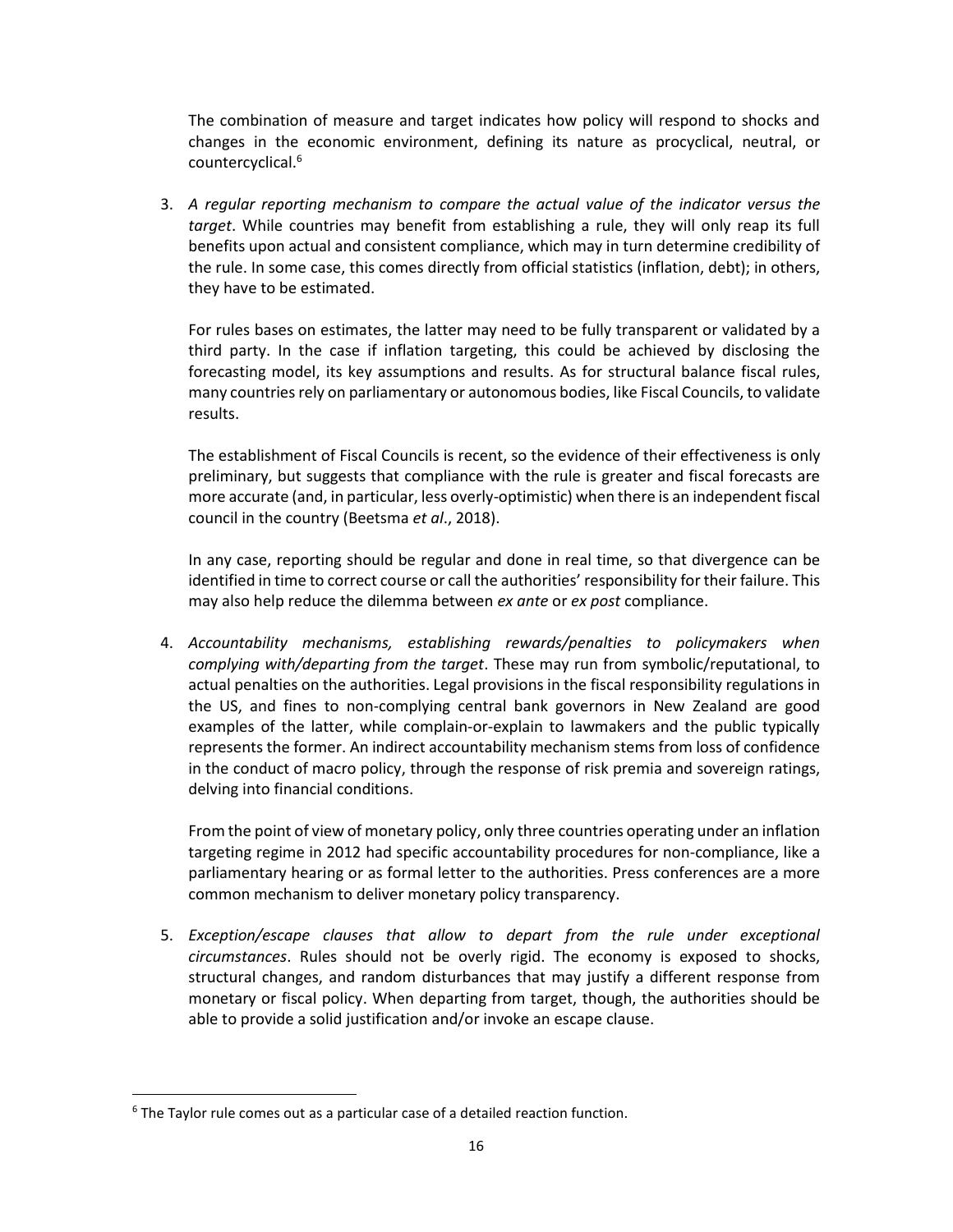Well-designed escape clauses are a good way to instill necessary flexibility into rules. In the case of monetary policy, inflation is exposed to short-term supply shocks, including passthrough from the exchange rate, or liquidity shocks that compromise transmission mechanisms, like during the Global Financial Crisis (GFC). Reacting to all such deviations could make monetary policy excessively volatile.

Fiscal policy, in turn, may need to abandon a neutral stance to respond to major demand shocks or constraints on monetary policy. According to the IMF, more than half of the existing fiscal rules were suspended, abolished, or considered unsustainable at the onset of the GFC (IMF, 2009)

6. *Convergence provisions*, to organize the transition towards the target when departing from a distant position or to return to it after missing the target or resorting to an escape clause.

The convergence path may need to be very specific. A key question for temporary deviations or escape clauses is whether authorities are required to make up for the past accumulated divergences or concede that bygones are bygones. In the case of inflation targets, the former amounts to targeting the price level rather than the inflation rate. For fiscal rules, the recovery path is the key determinant of debt accumulation.

#### *Box 2. Alternative structural fiscal measures.*

While the concept of "structural balance" has gained popularity in recent years, its actual implementations needs further clarity on what is meant by "structural". Marcel (2013) identifies three alternatives depending on what is excluded (subtracted) from the actual balance.

As discussed in the paper, each alternative has a distinct conceptual appeal as well as some challenges for estimation and accountability. Following Blanchard (1990), it is argued that too many—or too ambitious—targets may make accountability more difficult, concluding that a cyclically-adjusted balance may, through less theoretically appealing, may more capable of avoiding manipulation by the authorities and consequently better subject to scrutiny.

|                 | Cyclically adjusted<br>balance                                                                                                     | Discretionary policy<br>balance                                                                                                        | Permanent Balance                                                                                                                      |
|-----------------|------------------------------------------------------------------------------------------------------------------------------------|----------------------------------------------------------------------------------------------------------------------------------------|----------------------------------------------------------------------------------------------------------------------------------------|
| <b>Revenues</b> | - Effect of business cycle on<br>fiscal revenues (taxes,<br>social security<br>contributions, surpluses of<br>public enterprises). | - Effect of the business cycle<br>on fiscal revenues (taxes,<br>social security<br>contributions, surpluses of<br>public enterprises). | - Effect of the business cycle on<br>fiscal revenues (taxes, social<br>security contributions,<br>surpluses of public<br>enterprises). |
|                 |                                                                                                                                    | - Effect of other exogenous<br>economic variables<br>(exchange rate, interest<br>rates, inflation) on fiscal<br>revenues.              | - Effect of other exogenous<br>economic variables (exchange<br>rate, interest rates, inflation)<br>on fiscal revenues.                 |
|                 |                                                                                                                                    | - Effect of exogenous factors<br>on revenues (natural<br>disasters, external conflicts,                                                | - Effect of exogenous factors on<br>revenues (natural disasters,<br>external conflicts, strikes).                                      |
|                 |                                                                                                                                    | strikes).                                                                                                                              | - Effect of one-off events on<br>fiscal revenues (licenses, tax                                                                        |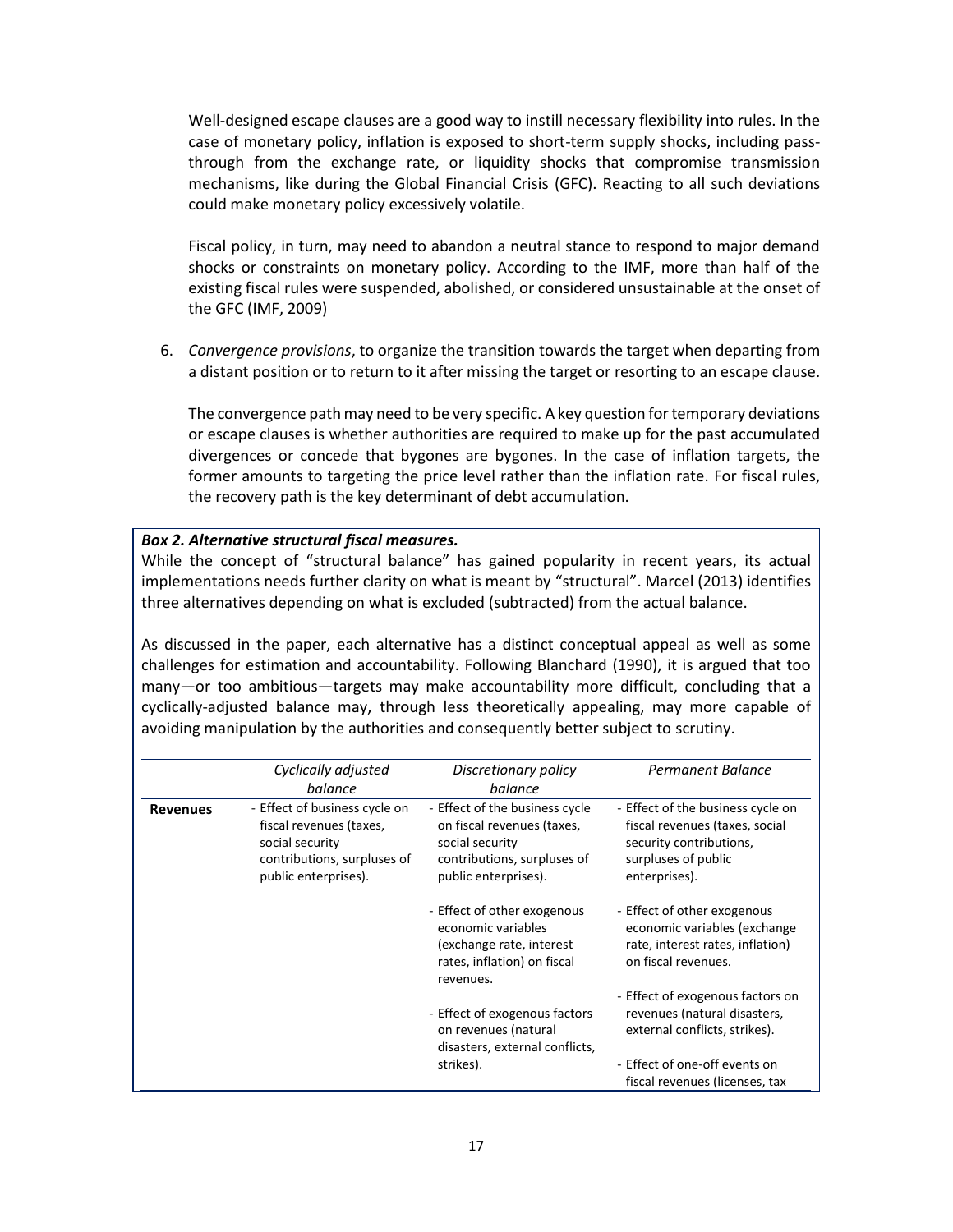|                        |                             |                                | amnesties, fines, tax from        |
|------------------------|-----------------------------|--------------------------------|-----------------------------------|
|                        |                             |                                | mergers).                         |
|                        |                             |                                |                                   |
|                        |                             |                                | - Transitory measures affecting   |
|                        |                             |                                | fiscal revenue (temporary tax     |
|                        |                             |                                | measures).                        |
| <b>Expenditures</b>    | - Effect of the business    | - Effect of the business cycle | - Effect of the business cycle on |
|                        | cycle on government         | on government                  | government expenditures           |
|                        | expenditures                | expenditures                   | (unemployment insurance,          |
|                        | (unemployment               | (unemployment insurance,       | transfers to the poor).           |
|                        | insurance, transfers to the | transfers to the poor).        | - Effect of other exogenous       |
|                        | poor).                      |                                | economic variables (exchange      |
|                        |                             | - Effect of other exogenous    | rate, interest rates, inflation)  |
|                        |                             | economic variables             | on government expenditures.       |
|                        |                             | (exchange rate, interest       | - Effect of exogenous factors on  |
|                        |                             | rates, inflation) on           | government expenditures           |
|                        |                             | government expenditures.       | (natural disasters, external      |
|                        |                             |                                | conflicts, strikes).              |
|                        |                             | - Effect of exogenous factors  | - Effect of one-off events on     |
|                        |                             | on government                  | government expenditures           |
|                        |                             | expenditures (natural          | (fines, compensations from        |
|                        |                             | disasters, external conflicts, | court rulings, international      |
|                        |                             | strikes).                      | compensations).                   |
|                        |                             |                                | - Transitory measures affecting   |
|                        |                             |                                |                                   |
|                        |                             |                                | government expenditures           |
|                        |                             |                                | (temporary programs,              |
|                        |                             |                                | subsidies, investments).          |
| Source: Marcel (2013). |                             |                                |                                   |

### **VI. Why are monetary policy rules more complied with than fiscal rules?**

We note that fiscal rules do not only appear to perform more poorly than monetary policy rules, but also that the responsible authorities seem more committed to correct deviations from target in the latter. So, what may explain these differences?

Some factors may stem directly from design choices on the rule's components as listed above. For instance, we have already noted that while monetary policy rules tend to be stated on the basis of end-outcomes that are closer to the concerns of politicians and the public, fiscal rules are generally geared to intermediate output—in particular, fiscal aggregates—that do not relate directly to citizens' well-being. While it could be argued that the latter makes compliance easier, as fiscal results can be directly controlled by the authorities, popular support and political commitment may be just the opposite.

Also on the design side, fiscal rules may be based on misconceived indicators, given their short record, or may adopt unrealistic targets. A case in point is that of fiscal rules that may force public finances to operate in a procyclical fashion—like balanced budget of fixed debt/GDP rules.

Fiscal rules whose targets are stated in terms of fiscal aggregates, also makes compliance heavily dependent on government accounting, which is less standardized and more weakly audited than business accounting, creating room for data manipulation. Inadequate reporting and poor accountability may be then more pervasive with fiscal rules that with monetary rules.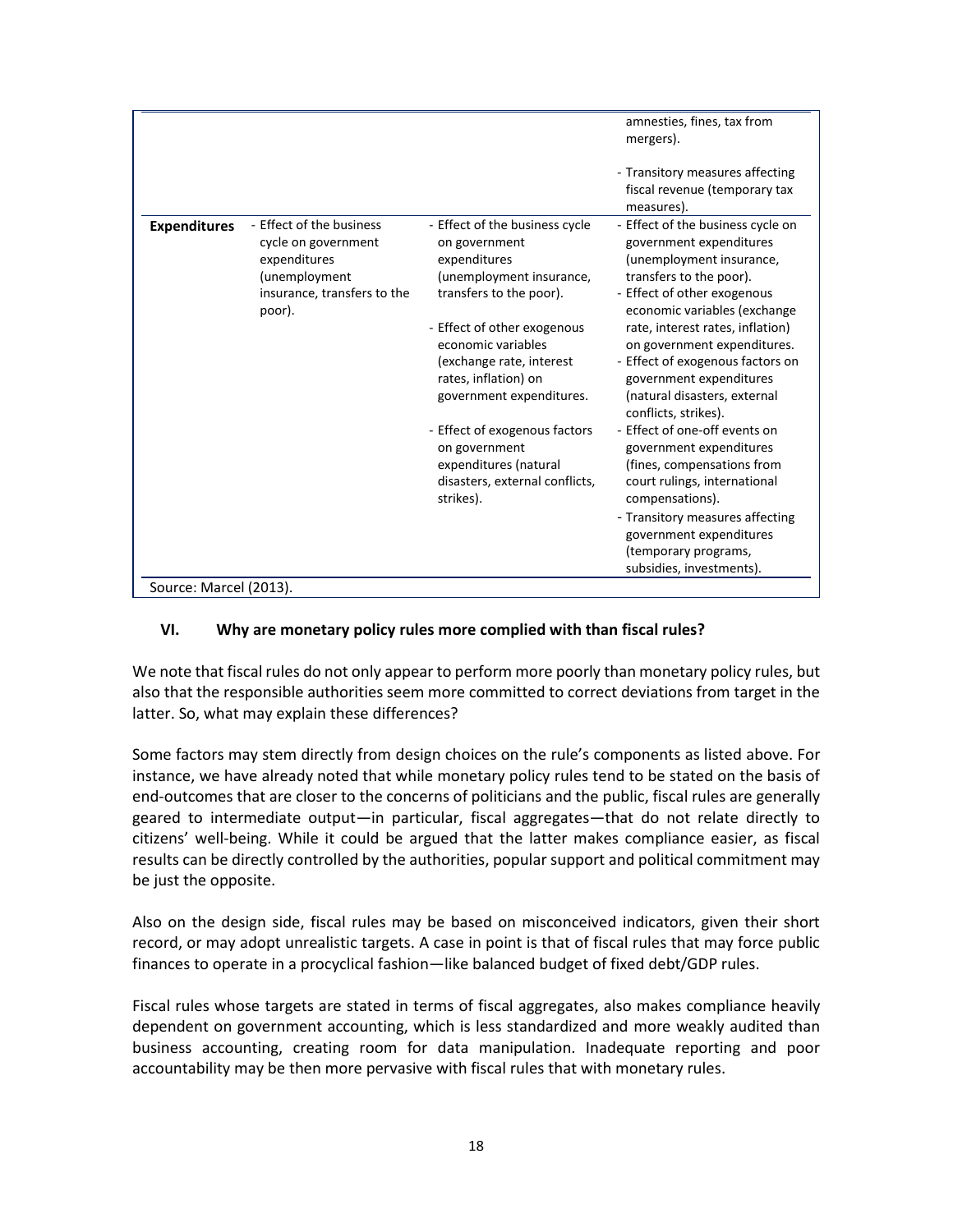But perhaps the greatest difficulties for fiscal rules originate in their complex political background. This is reflected in two dimensions. First, in goal congestion, as public finances are expected not only to meet macro fiscal objectives but also to mobilize resources to deliver on social areas of public policy. Second, on political time inconsistencies, as governments are likely to have a preference for immediate results—associated to government benefits, employment and investment, as compared to longer-run benefits from fiscal discipline.

Last, but not least, coherence between monetary and fiscal rules matters more for macroeconomic outcomes of growth and price stability than each of them in isolation. In this sense, a fiscal rule that creates coordination difficulties or outright inconsistencies with a long-established monetary policy rule is likely to succumb more easily, no matter how well pursued.

Blanchard (1990) noted that, for instance, a cyclically-adjusted balance estimated by the OECD was already being used for too many purposes, including estimating the balance at full employment, as a measure of discretionary policy, as a measure of fiscal sustainability, and as a measure of the effect of fiscal policy on aggregate demand and output. He argues that this measure could not serve all such purposes at the same time and that separate indicators should be used for different purposes instead (see Box 2). After almost 30 years, Blanchard's question remains relevant for structural balances as fiscal stance indicators, and hence, finding that the most suitable measure is a pending task.

The asymmetry in the experience of monetary and fiscal rules does not mean that the latter cannot be improved. Carefully designed fiscal rules can avoid some critical issues, like procyclical behavior.

The main reason for the growing popularity of structural fiscal rules, for instance, is that they seem to offer the best balance between medium-term sustainability and short-term flexibility, as they factor out short-term cyclical fluctuations in revenues and some expenditures, allowing automatic stabilizers to operate without affecting compliance with the policy structural target.

Similarly, risks of mismeasurement, manipulation or weak accountability can be resolved by adhering to accounting standards issued by the IMF/Eurostat and professional accountants' bodies and creating autonomous fiscal councils that certify results. Macro and micro goals in public finance can be reconciled by well-engineered budgeting procedures.

Factual evidence suggests that fiscal discipline provided by the adoption of rules creates the fiscal space needed to weather strong external pressures such as those of the GFC, support debt service obligations, and the increasing pressure of demographic change over pensions and health spending (Marcel, 2014).

Still, if making a fiscal policy rule requires a major institutional, technical and political effort, one may wonder if it is really worth trying. In my view, there are five powerful arguments in favor of fiscal rules, especially for emerging economies:

A credible commitment to a fiscal rule is an effective device to accelerate the benefits of fiscal discipline. Fiscal discipline carries lower financing cost for the government and achieve higher levels of confidence in the economy,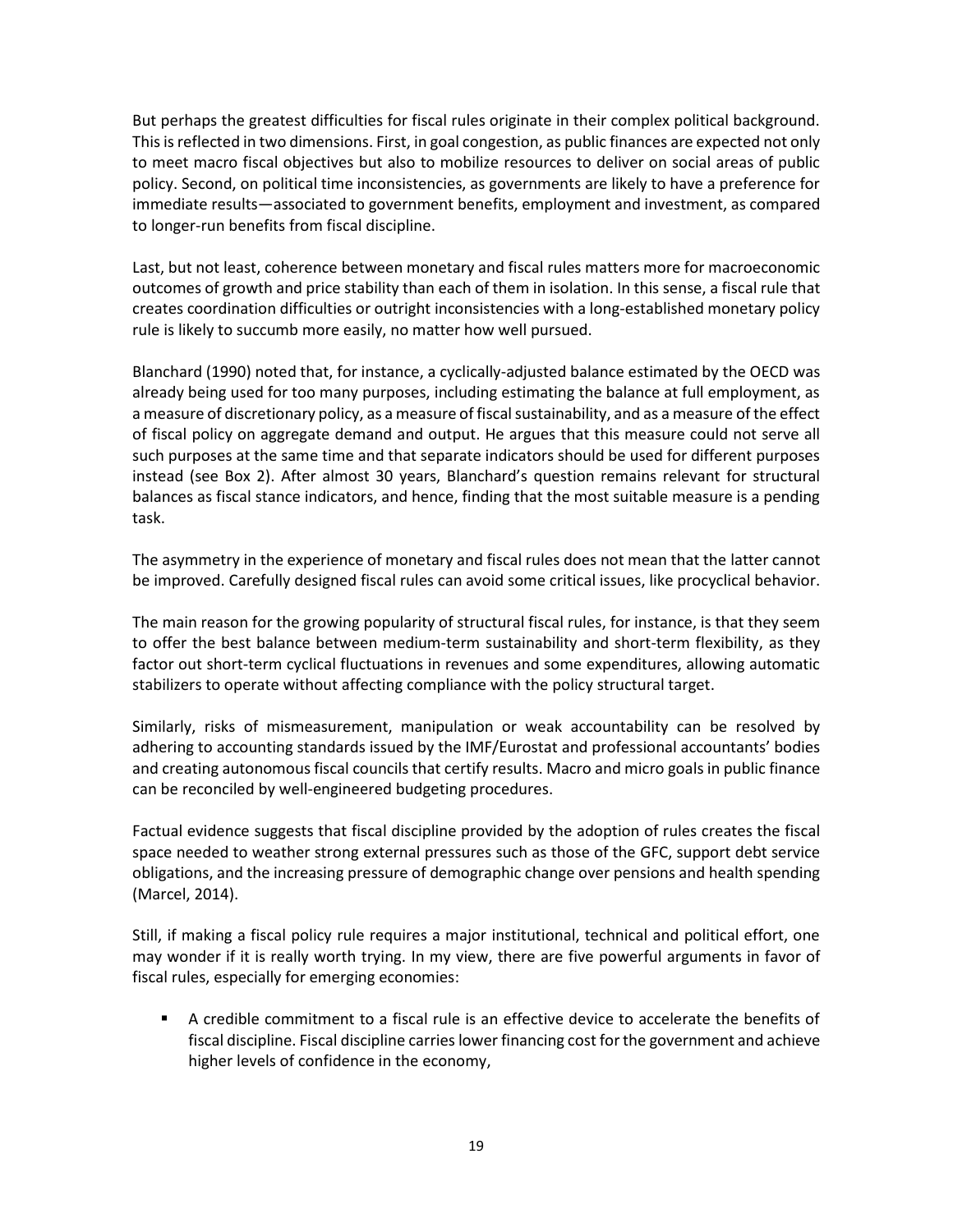- **EXECT** A fiscal rule makes it much easier to operate a monetary policy rule. As mentioned above, monetary policy acts on the economic cycle; if the fiscal rule acts countercyclical (or acyclical), the effectiveness of the monetary policy will be greater than in the absence of a clear and credible fiscal rule, facilitating coordination among the authorities,
- A fiscal rule helps to articulate top-down budgeting with bottom-up operational programming by acting as an anchor in budget preparation. One result of this is greater transparency and ease in the accountability of the exercise,
- Well-designed fiscal rules reduce funding uncertainty within government and extend the planning horizon of public policies. As a result, less uncertainty at longer horizons directly contributes to promoting long-term growth and a better intertemporal allocation of resources,
- **•** There are positive externalities of the institutional architecture necessary for the operation of a rule. Fiscal Councils are a tangible proof of these externalities, forcing compliance with the rule and disciplining the authorities in their own compliance.

### **VII. Summing up**

A growing number of countries now conduct their macroeconomic policy on the basis of predetermined rules. Monetary and fiscal policy rules constrain discretionary action of the authorities, signal a commitment to specific goals and targets and make the policy response to economic developments more predictable. Rules do this on the basis of rather simple relationships that may appear as second-best, compared to tailor-made responses that take into account the full ramifications of shocks and policy action. However, discretionary policies are exposed to government failures—time inconsistency, deficit bias, inflation tax—and changes in the behavior of economic agents that may substantially erode their apparent strengths. In contrast, explicit rules use rational expectations to align behavior to intended policy outcomes, making them easier to attain.

To be effective, policy rules need to be credible. This means more than a technical device backed by legal provisions. Policy rules require a strong and persistent political commitment and a sophisticated institutional framework to make them understandable, operative and measurable. To be fully accountable rule-pursuing policymakers may need to distance themselves from the political cycle, either by gaining autonomy or by relying on semi-autonomous bodies and political checks and balances. These dimensions of policy rules may be easier to understand in actual practice by identifying its architecture of underlying measures, numerical targets, reporting mechanisms, accountability, escape clauses and convergence provisions.

Acknowledging these different components of policy rules may help understand why fiscal rules appear to fare worse than monetary policy rules in actual practice. While some consensus has built around inflation targeting as a monetary policy rule and central banks persist in pursuing them even in the face of substantial deviations, fiscal policies appear to be more diverse and more exposed to non-compliance as well as to target and methodological instability. In our view, goal congestion in managing public finances may combine with difficult trade-offs between simplicity and flexibility to make fiscal rule design and compliance particularly challenging. Such shortcomings, however, may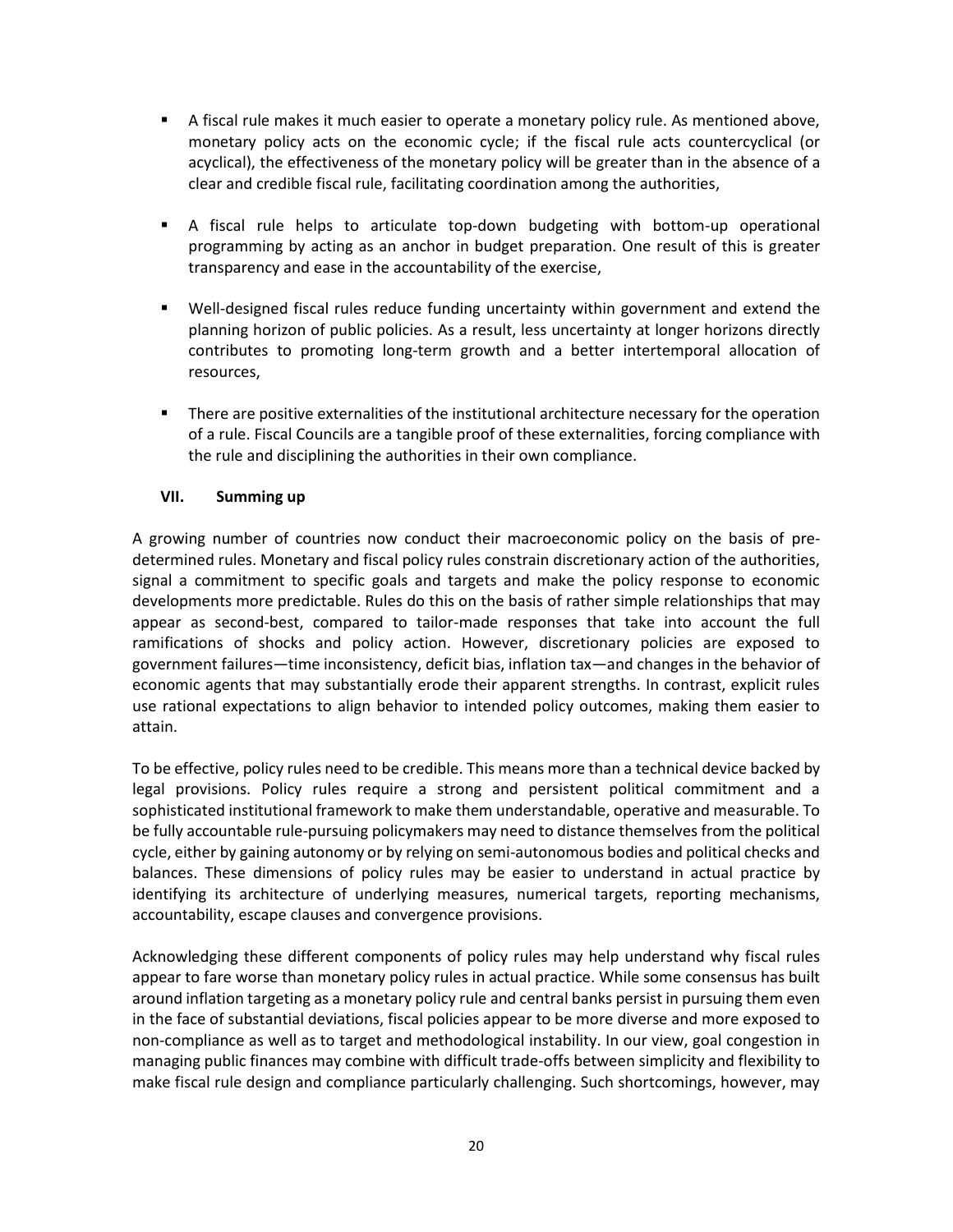be overcome by delving in the specific design and institutional framework of fiscal rules, with particular regard to the structure and development of public finances.

One major challenge in dealing with fiscal as opposed to monetary policy rules is how to make fiscal goals more meaningful to different stakeholders so as to align their commitment to pursue them. In particular, it may be insufficient to justify a fiscal policy rule only on the indirect effect of fiscal discipline on economic prosperity. In addition, a good fiscal policy rule should be seen as a facilitator to substantial government policy by extending the planning horizon of government programs and projects and helping to resolve common-pool problems. In this sense a fiscal policy rule may be seen as an important component—if not a catalyst—of good public governance.

This perspective may be helpful in understanding the role of macro rules in public policymaking. In my view, monetary and fiscal policy rules that reduce economic volatility broaden the scope for substantial structural and social policies that can improve the well-being of people. Fiscal rules can increase the sustainability of government commitments, allowing public policies to persist long enough to be truly effective. Monetary policy rules reduce price instability, ensuring the purchasing power of revenues, earnings and transfers, and the likelihood of unnecessary sudden stops in response to macroeconomic imbalances.

Rather than interfering with public policy, monetary and fiscal rules should be seen as enablers of sustainable and effective public policies in education, health-care and infrastructure. If only for this reason, macro policy rules are worth the effort invested in designing and pursuing them.

\*\*\*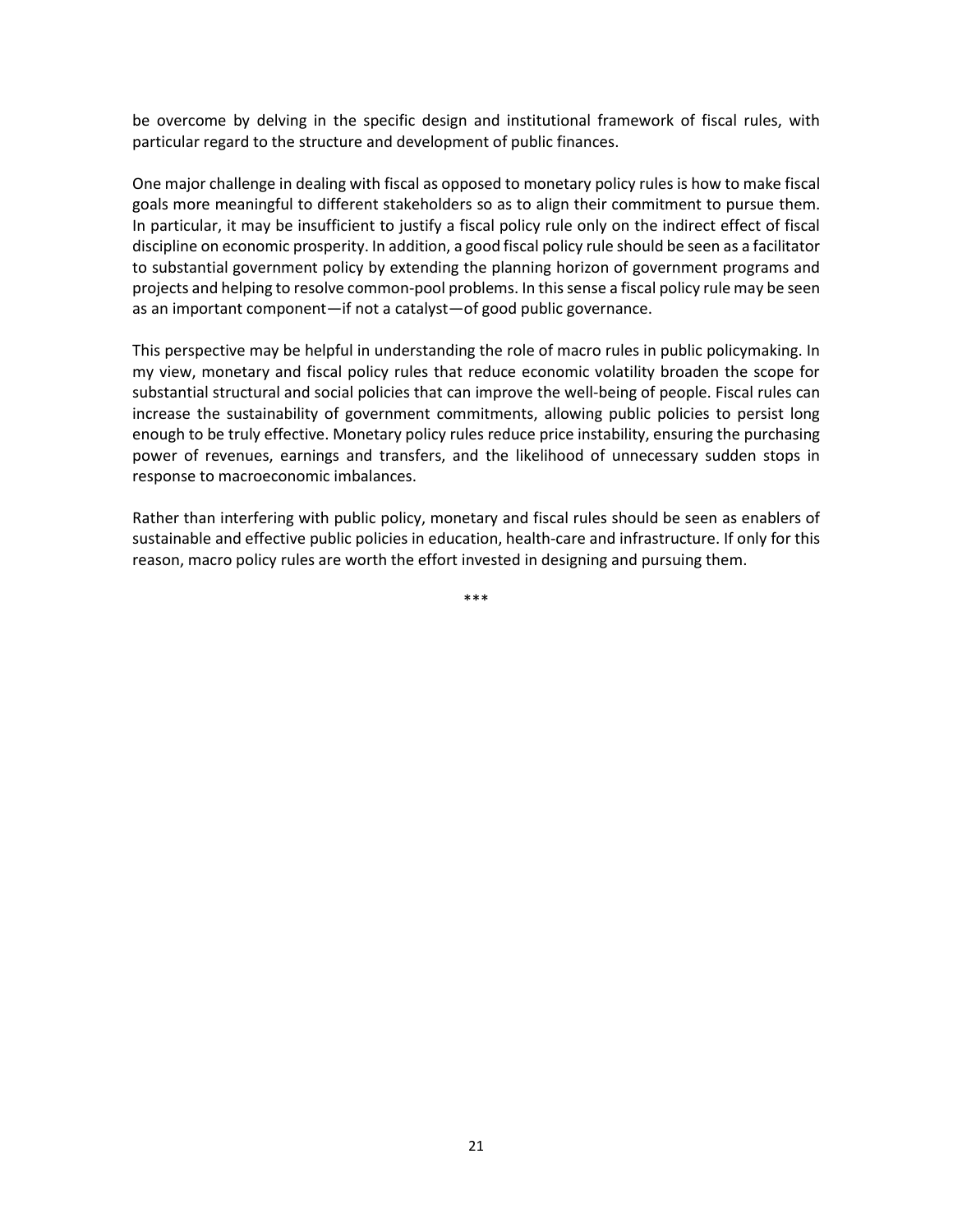#### **References**

- Adrian, Tobias, Douglas Laxton, and Maurice Obstfeld, editors (2018), *Advancing the Frontiers of Monetary Policy,* International Monetary Fund, Washington DC, USA.
- Beetsma, Roel M.W.J., Xavier Debrun, Xiangming Fang, Young Kim, Victor Duarte Lledo, Samba Mbaye, and Xiaoxiao Zhang (2018), "*Independent Fiscal Councils: Recent Trends and Performance*," IMF Working Paper 18/68.
- Bergman, Michael and Michael M. Hutchison (2015), "Economic Stabilization in the Post-Crisis World: Are Fiscal Rules the Answer?" *Journal of International Money and Finance* **52**: 82- 101.
- Blanchard, Olivier J. (1990), "*Suggestions for a New Set of Fiscal Indicators*," Working Paper 79, OECD Economics and Statistics Department.
- Clarida, Richard, Jordi Galí, and Mark Gertler (1999), "The Science of Monetary Policy: A New Keynesian Perspective," *Journal of Economic Literature* **XXXVII**: 1661-1707.
- Elbadawi, Ibrahim, Klaus Schmidt-Hebbel, and Raimundo Soto (2015), *Why Do Countries Have Fiscal Rules?* in Ricardo J. Caballero and Klaus Schmidt-Hebbel (Eds.), *Economic Policies in Emerging-Market Economies—Festschrift in Honor of Vittorio Corbo*, Central Bank of Chile.
- Eyraud, Luc, Xavier Debrun, Andrew Hodge, Victor Duarte Lledo, and Catherine A. Pattillo (2018), "*Second-generation Fiscal Rules: Balancing Simplicity, Flexibility and Enforceability*", IMF Staff Discussion Notes 18/04.
- Figueroa, Camila and Pablo García (2017), "*Desafíos de la Política Monetaria Sistemática*," Economic Policy Paper 64, Central Bank of Chile.
- Friedman, Milton (1968), "The Role of Monetary Policy," *American Economic Review* **58**(1): 1-67.
- Hammond, Gill (2012), "*State of the Art Inflation Targeting*," Centre for Central Banking Studies, Bank of England.
- International Monetary Fund (2009), "*Fiscal Rules – Anchoring Expectations for Sustainable Public Finances,*" IMF Fiscal Affairs Department.
- Kydland, Finn and Edward C. Prescott (1977), "Rules Rather than Discretion: The Inconsistency of Optimal Plans," *Journal of Political Economy* (June): 473-492.
- Lledó, Victor, Sungwook Yoon, Xiangming Fang, Samba Mbaye, and Young Kim (2017), "*Fiscal Rules at a Glance*," International Monetary Fund.
- Lucas, Robert (1972), "Expectations and the Neutrality of Money," *Journal of Economic Theory* **4**(2): 103-24.
- Lucas, Robert (1976), "Econometric Policy Evaluation: A Critique," *Carnegie-Rochester Conference Series on Public Policy* **1**: 19-46.
- Marcel, Mario (2013), "*Structural Fiscal Balances: Methodological, Conceptual, and Practical Alternatives*," Discussion Paper IDB-DP-288, Inter-American Development Bank.
- Marcel, Mario (2014), "Budgeting for Fiscal Space and Government Performance Beyond the Great Recession," *OECD Journal on Budgeting* **13**(2): 9-47.
- Marcel, Mario (2017), "*Constitucionalismo Económico y la Autonomía Institucional del Banco Central de Chile*," Economic Policy Paper 62, Central Bank of Chile.
- Reuter, Heinrich (2015), "National Numerical Fiscal Rules: Not Complied With, But Still Effective?" *European Journal of Political Economy* **39**: 67-81.
- Schaechter, Andrea, Tidiane Kinda, Nina Budina, and Anke Weber (2012), "*Fiscal Rules in Response to the Crisis – Toward the "Next Generation" Rules. A New Dataset*," IMF Working Paper 12/187.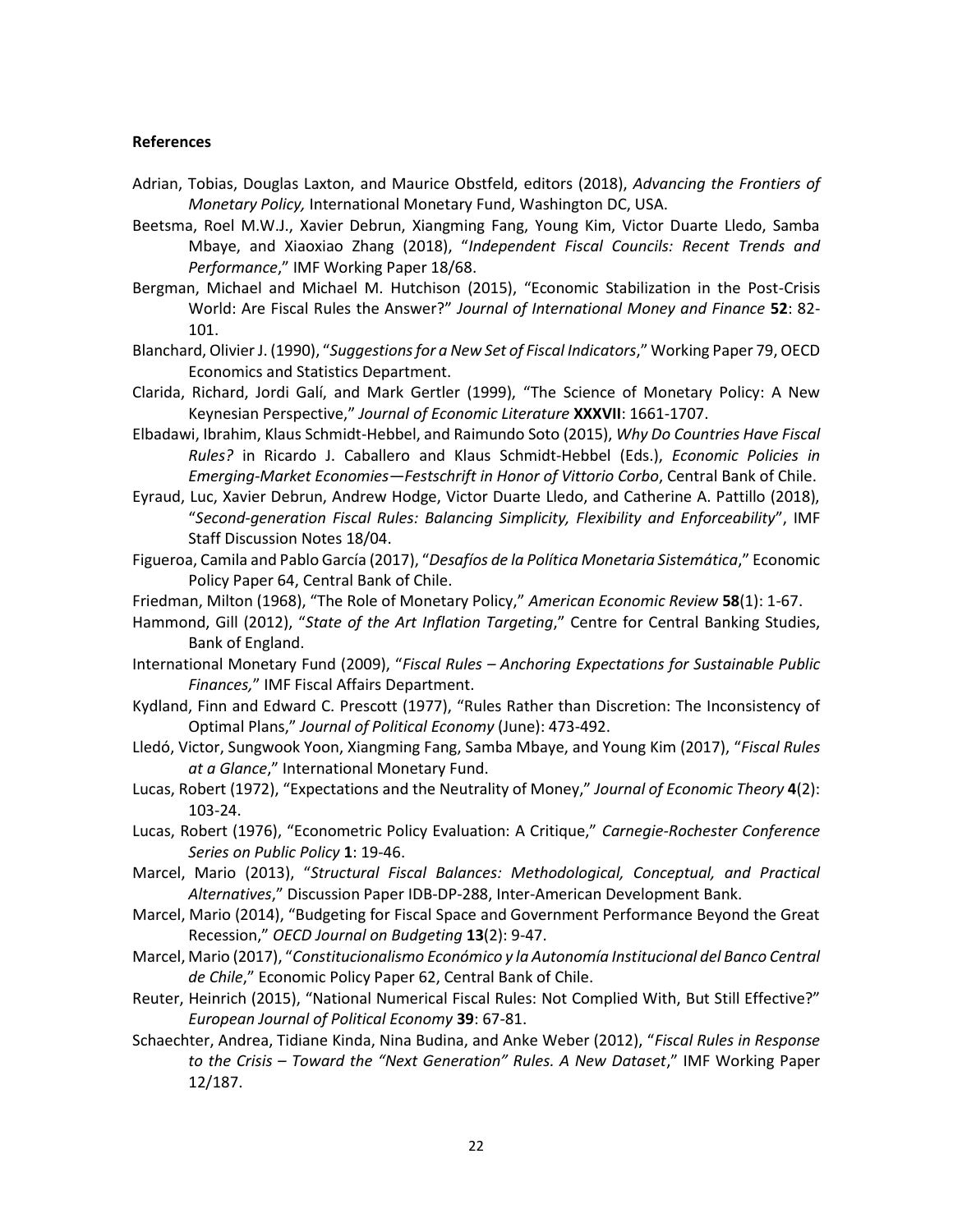- Svensson, Lars E.O. (1997) "Inflation Forecast Targeting: Implementing and Monitoring Inflation Targets," *European Economic Review* **41**(6): 1111-1146.
- Taylor, John B. (1993), "Discretion versus Policy Rules in Practice," *Carnegie-Rochester Conference Series in Public Policies* **39**: 195-214.